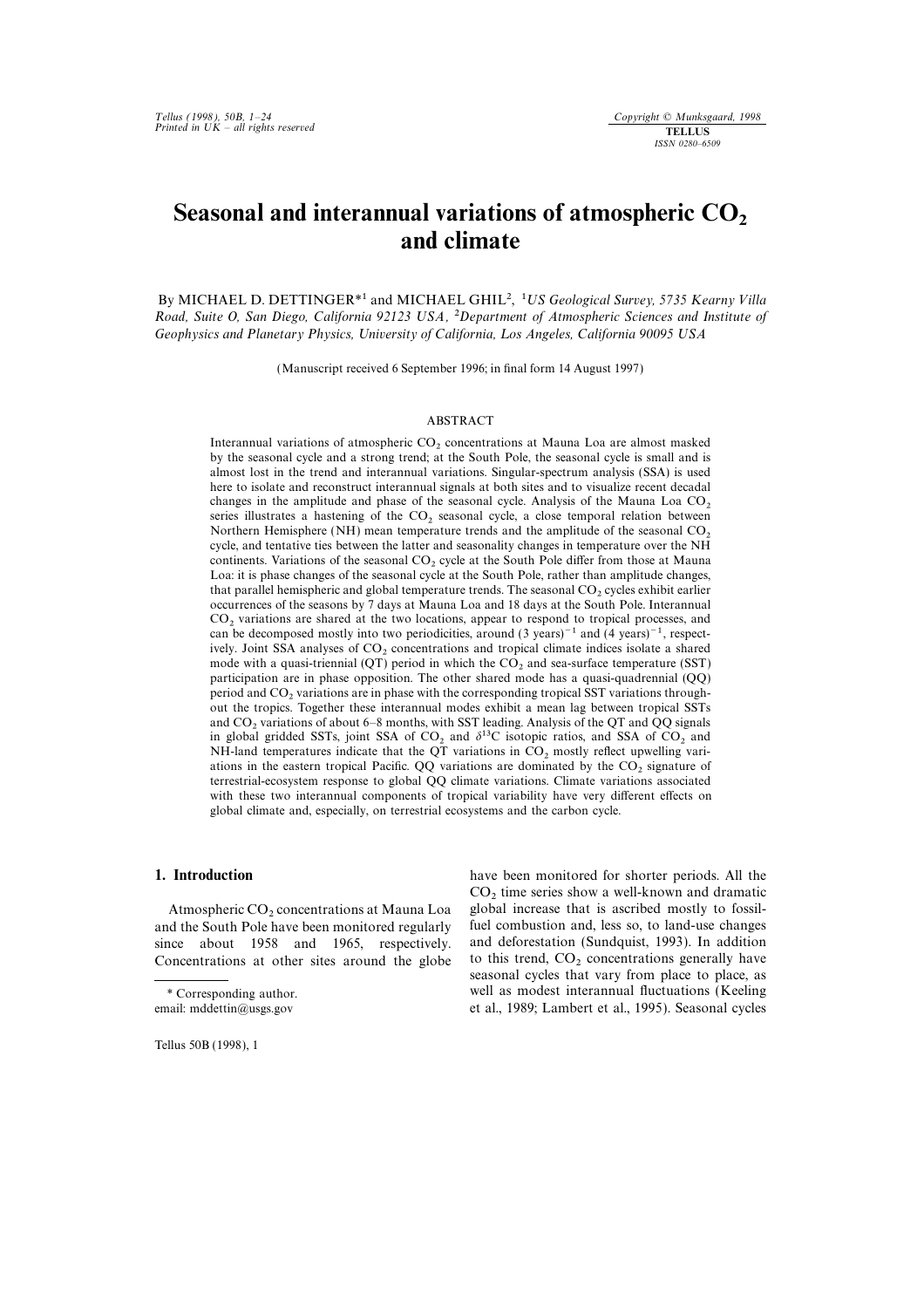in  $CO_2$  concentrations are ascribed to seasonal  $CO_2$  in winter and a sink in summer. On average, changes in terrestrial ecosystems and, less so, the oceans constitute a  $CO_2$  sink (Siegenthaler marine  $CO<sub>2</sub>$  uptake (Ciais et al., 1995); they have increased in amplitude in recent decades, perhaps as a reflection of increasing mean concentrations Tropical-ocean surface waters typically are warm or mean global-scale temperatures (Okamoto and have low  $CO_2$  solubility, but, in the eastern et al., 1995; Keeling et al., 1996; Myneni et al., tropical Pacific, are cool and  $CO_2$  rich so that et al., 1995; Keeling et al., 1996; Myneni et al., tropical Pacific, are cool and  $CO_2$  rich so that 1997). Interannual fluctuations are attributed to  $CO_2$  generally is released to the atmosphere from changes in upwelling of  $CO<sub>2</sub>$ -rich ocean waters in the tropics and changes in terrestrial ecosystems associated with regional climate expressions of El higher  $CO_2$  solubility, and thus are  $CO_2$  sinks.<br>Niño and volcanic eruptions (Siegenthaler, 1990; On seasonal time scales,  $CO_2$  variations mostly Niño and volcanic eruptions (Siegenthaler, 1990; Sarmiento, 1993; Keeling et al., 1995).

controlling atmospheric  $CO<sub>2</sub>$  concentrations and (NH). In summer, photosynthesis dominates and the partitioning of  $CO_2$  changes between terrestrial<br>and marine sources and sinks, as well as and marine sources and sinks, as well as — respiration dominates and increases  $CO<sub>2</sub>$ .<br>according to the present analysis — into the Regardless of season, however, the contribution relative effects of tropical and extratropical climate of the terrestrial biosphere is always a difference variations on global ecosystems. On interannual between photosynthetic sinks and respiration time scales in particular, spectral analyses of cli- sources. Photosynthesis by land plants increases mate indices in both the tropics and extratropics with temperature but not as much, typically, as have yielded a number of narrow-band signals do plant and soil respiration (Keeling et al., 1996). (Ghil and Vautard, 1991; Mann and Park, 1994; Thus warmer climates and longer growing seasons Dettinger et al., 1995a). Such relatively regular can lead to increased  $CO_2$  concentrations.<br>signals facilitate the exploration of their causal Changes in the seasonal imbalances are such that mechanisms. In the tropics, for instance, the pres- a warmer climate overall also can increase the ence of quasi-biennial (QB), quasi-quadrennial amplitude of the seasonal  $CO_2$  cycle. In contrast, (QQ), and possibly  $4/3$ -year signals (Rasmusson Knorr and Heimann (1995) find that water availet al., 1990; Keppenne and Ghil, 1992; Jiang et al., ability has limited net impact on the  $CO_2$  seasonal 1995) has led to the formulation of a mechanism cycle at mid-to-high latitudes. Ocean uptake of that involves the nonlinear interaction between  $CO_2$  varies with seasons (being a stronger net sink the seasonal cycle and an intrinsic El Niño- in summer when atmospheric  $CO_2$  partial presthe seasonal cycle and an intrinsic El Niño- in summer when atmospheric  $CO_2$  partial pres-<br>Southern Oscillation (ENSO) instability with a sures are highest) but these variations are smaller period of 2–3 years (Chang et al., 1994; Jin et al., than the terrestrial contributions (Ciais et al., 1994; Tziperman et al., 1994) to explain the several 1995). narrow- and broad-band interannual frequencies On interannual time scales, marine and terrestof ENSO. It is our premise here that a similar rial  $CO<sub>2</sub>$  balances are both of crucial importance.<br>decomposition of the interannual  $CO<sub>2</sub>$  fluctu- Warmer-than-normal continental temperatures decomposition of the interannual  $CO<sub>2</sub>$  fluctu-<br>ations, although they are small, into narrow-band can increase the rate of  $CO<sub>2</sub>$  release from soils ations, although they are small, into narrow-band can increase the rate of  $CO_2$  release from soils signals can shed further light on feedback networks (Trumbore et al., 1996; Knorr and Heimann, within the complex physico-biogeochemical cli- 1995). Droughts can limit photosynthesis rates

concentrations studied here are the result of imbal- and higher atmospheric  $CO_2$  concentrations ances between large carbon sources and sinks on (Siegenthaler and Sarmiento, 1993). Consequently, land and sea. Photosynthesis on land removes increases in terrestrial  $CO_2$  sources during El  $CO_2$  from the atmosphere whereas respiration and Niños have been attributed to overall continencombustion return  $CO<sub>2</sub>$  to the atmosphere. The terrestrial biosphere is a source of atmospheric

the oceans constitute a  $CO<sub>2</sub>$  sink (Siegenthaler and Sarmiento, 1993) but that average includes large regional and interannual differences.  $CO<sub>2</sub>$  generally is released to the atmosphere from the tropical oceans (with notable exceptions to be discussed). Higher latitude waters are cooler, have

reflect the metabolic activity of terrestrial plants Understanding these small  $CO_2$  fluctuations and soils (Bacastow et al., 1985; Nemry et al., should help provide insights into the mechanisms 1996), especially in the Northern Hemisphere 1996), especially in the Northern Hemisphere decreases  $CO<sub>2</sub>$  concentrations whereas, in winter, Regardless of season, however, the contribution Changes in the seasonal imbalances are such that Knorr and Heimann (1995) find that water availcycle at mid-to-high latitudes. Ocean uptake of sures are highest) but these variations are smaller

(Trumbore et al., 1996; Knorr and Heimann, mate- $CO<sub>2</sub>$  system.<br>The seasonal and interannual variations of  $CO<sub>2</sub>$  terrestrial balances toward increased respiration The seasonal and interannual variations of  $CO<sub>2</sub>$  terrestrial balances toward increased respiration concentrations studied here are the result of imbal- and higher atmospheric  $CO<sub>2</sub>$  concentrations (Siegenthaler and Sarmiento, 1993). Consequently, Niños have been attributed to overall continen-<br>tal warming and (mostly tropical) droughts associated with the warm-tropical episodes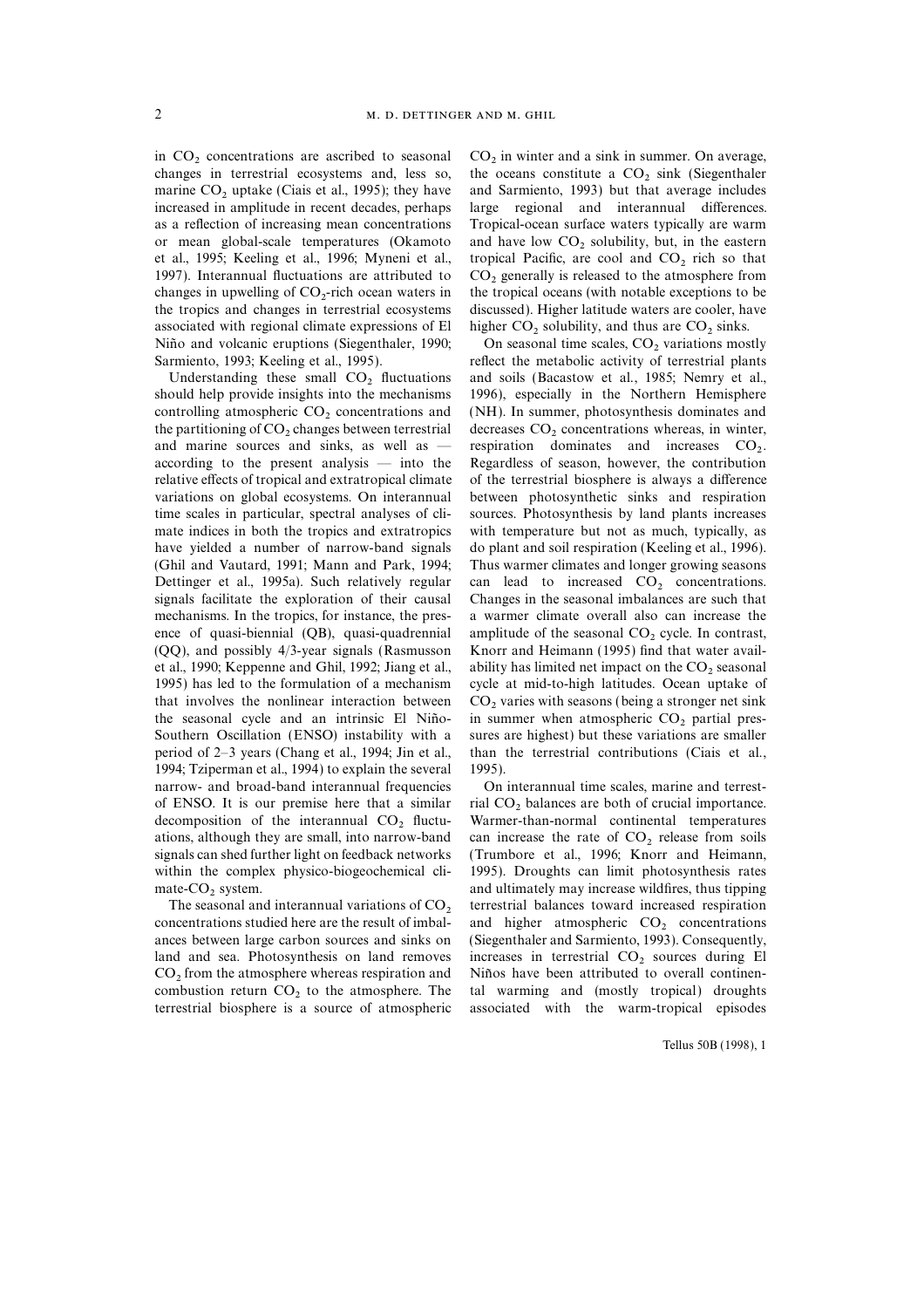(Siegenthaler, 1990; Keeling et al., 1995, 1996); 2. Data and methods opposite effects are attributed to La Niñas. Warmer-than-normal surface waters dominate the Since March 1958, atmospheric  $CO_2$  concentra-<br>tropical Pacific during El Niños and displace the tions have been monitored almost continuously tropical Pacific during El Niños and displace the cooler but  $CO_2$ -rich waters that typically upwell<br>from the Equatorial Undercurrent beneath the eastern equatorial Pacific (Murray et al., 1994). Observatory on the island of Hawaii (Keeling The effect of this displacement is to reduce or even et al., 1976, 1982; Keeling and Whorf, 1994).  $CO_2$  reverse  $CO_2$ , release by the tropical oceans and to concentrations have also been monitored at the reverse  $CO_2$  release by the tropical oceans and to concentrations have also been monitored at the increase net global-oceanic uptake of  $CO<sub>2</sub>$  South Pole (Keeling and Whorf, 1994), episodic-(Francey et al., 1995). As a consequence, the ally since 1957 and more-or-less continuously oceans are a stronger  $CO_2$  sink, overall, during El since about 1965. These two sites have been com-<br>Niños and thus, when tropical SSTs are warm, plemented by many other  $CO_2$  monitoring stations Niños and thus, when tropical SSTs are warm, plemented by many other  $CO_2$  monitoring stations the oceans contribute to lower  $CO_2$  concentra-<br>around the world in more recent years (WMO, the oceans contribute to lower  $CO_2$  concentra-<br>tions. Usually, however, the increases in terrestrial 1984), but the Mauna Loa and South Pole records sources of  $CO_2$  during El Niños dominate and provide the only continuous instrumental series  $CO_2$  concentrations increase overall during the of  $CO_2$  concentrations that are long enough and warm episodes. In this paper, we will demonstrate that the balance between these marine and terrest-<br>
Monthly mean mole fractions of  $CO_2$  in water-<br>
rial influences on  $CO_2$  concentration vary within<br>
vapor free air at Mauna Loa and the South Pole rial influences on  $CO_2$  concentration vary within vapor free air at Mauna Loa and the South Pole the ENSO spectral band of tropical variability are available starting from about 1957, based on the ENSO spectral band of tropical variability depending on the strength and spatial extent of daily averages of nearly continuous observations the ENSO climate modes involved. from an infrared gas analyzer at Mauna Loa

climate- $CO_2$  relations by application of a data- air samples from the South Pole (Keeling and adaptive spectral-analysis method, called singular- Whorf, 1994). During the 442-month period of spectrum analysis (SSA; see Section 2), to the Mauna Loa record used here, from March 1958 Mauna Loa and South Pole  $CO_2$  time series, to through December 1994, 5 months of data are regional and global climate indices, and to a short missing and were replaced by interpolation using regional and global climate indices, and to a short record of <sup>13</sup>C/<sup>12</sup>C isotopic ratios ( $\delta$ <sup>13</sup>C) in atmo- a spline fit to the remaining data (Press et al., spheric  $CO<sub>2</sub>$ . The adaptive and evolutive nature<br>of SSA allows us to characterize the temporal of SSA allows us to characterize the temporal error and drift in the  $CO_2$  series, describing daily variations in  $CO_2$  and relations between  $CO_2$  and measured variances of no more than about 0.3 variations in  $CO_2$  and relations between  $CO_2$  and measured variances of no more than about 0.3 selected climate indices in more detail than has  $(\mu mol/mol)^2$  and thus standard deviations of been reported previously. This characterization the monthly averages that are only about shows that, beneath the strong trend in the  $CO<sub>2</sub>$  0.1 µmol/mol. Errors in the data associated with series, there are relatively clear indications of long-term instrumental drifts and biases are larger, interannual terrestrial and oceanic influences on but should influence only the trend components

present analysis are described in the next section. The third section reports on organized modes of Information Analysis Center (CDIAC) Numeric CO<sub>2</sub> variation found by SSA in the Mauna Loa Data Product NDP001R3.<br>and South Pole series and then compares the The South Pole CO<sub>2</sub> record is less complete and South Pole series and then compares the gradual increases in the seasonal  $CO<sub>2</sub>$  cycle, and gradual increases in the seasonal  $CO<sub>2</sub>$  cycle, and and has larger potential errors in its estimates of interannual  $CO<sub>2</sub>$  variations, with global and monthly means. The more-or-less continuous part interannual  $CO_2$  variations, with global and monthly means. The more-or-less continuous part regional temperatures. The fourth section presents of the South Pole record begins in February 1965; joint analyses of pairs of these time series to of the 341 months between then and June 1993, identify coherent variations shared by  $CO_2$  and 26 months of data were missing and were replaced regional climate indices, and by  $CO_2$  and  $\delta^{13}C$ . A by a spline fit to the remaining data. The monthly regional climate indices, and by  $CO_2$  and  $\delta^{13}C$ . A final section discusses our findings.

Tellus 50B (1998), 1

by the Scripps Institution of Oceanography's Continuous Monitoring Program at Mauna Loa 1984), but the Mauna Loa and South Pole records of  $CO<sub>2</sub>$  concentrations that are long enough and regular enough for the present purposes.

We clarify here some of these narrow-band (Bacastow et al., 1985) and (mostly) on biweekly Whorf, 1994). During the 442-month period of 1989). Bacastow et al. (1985) reviewed sources of  $(\mu \text{mol/mol})^2$  and thus standard deviations of  $CO<sub>2</sub>$  concentrations.<br>The datasets and SSA methodology used in the  $CO<sub>2</sub>$  series analyzed here is from the Oak Ridge  $CO<sub>2</sub>$  series analyzed here is from the Oak Ridge<br>National Laboratory's Carbon Dioxide

> of the South Pole record begins in February 1965; South Pole series used here is from CDIAC's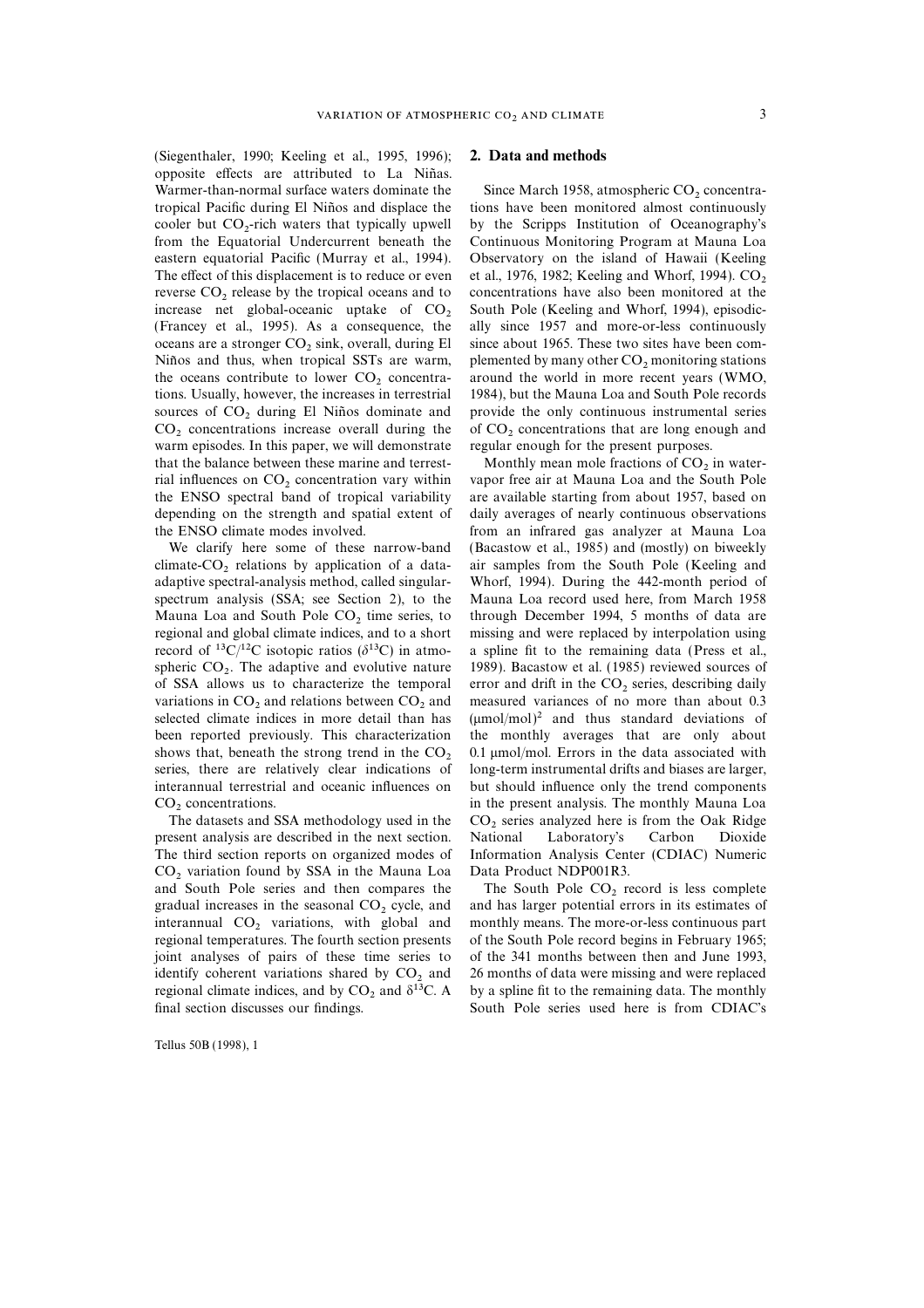Trends '93 data set (Keeling and Whorf, 1994). included in the analysis; when an oscillation is Mostly on the basis of the allowed differences strong in more than one series, a relatively stationbetween replicates in biweekly samples of ary phase relation between the two or more series 0.4 mmol/mol, the potential range of errors in the involved is implied (for the particular oscillation estimated monthly means at the South Pole is captured by that mode). This capacity for detecting presumably larger than at Mauna Loa. phase relations and their change in time motivates Consequently, we focus on the more complete and our use of M-SSA. accurate Mauna Loa record, but the South Pole In the present analysis, a two-variable SSA was record and discussion of shorter records elsewhere applied to  $CO_2$  concentrations and various cli-<br>provide useful comparisons.

a form of principal-component analysis applied in atmospheric  $CO_2$ . Results from SSA and M-SSA the lag-time domain (Colebrook, 1978; analyses with a window width — i.e., maximum Broomhead and King, 1986; Fraedrich, 1986; lag retained — of  $M=6$  years are shown in this Vautard and Ghil, 1989; Vautard et al., 1992), paper; varying the window widths between 5 and following the implementation of Dettinger et al. 8 years did not change the major results. (1995b). SSA generates orthonormal, data- Variations with periods greater than the SSA adaptive filters that are derived from the eigenvec- window width are lumped into trend components tor basis of the time series' lag-correlation matrix. when SSA is applied judiciously. They were By projecting it onto this basis, SSA decomposes removed here by a separate prefiltering in the first a time series into oscillatory, trend, and noise steps of the analyses, using methods that are components that are uncorrelated at zero lag. A described in the next section. Variations with recent expository review can be found in Ghil and periods longer than one year and shorter than Yiou (1996). this 6-year cutoff constitute the interannual vari-

In the present application of SSA, the strong ations investigated here. trend in atmospheric  $CO_2$  since 1958 will be<br>isolated, hemispheric, and isolated, followed by the strong seasonal cycle: continental climate indices, on the one hand, and isolated, followed by the strong seasonal cycle; this permits the detection and detailed description  $CO_2$  concentrations, on the other, were studied of the much weaker interannual modes. SSA can by M-SSA of (a)  $CO_2$  together with a series of of the much weaker interannual modes. SSA can by M-SSA of (a)  $CO<sub>2</sub>$  together with a series of also be used to reconstruct selected principal monthly average sea-surface temperatures (SSTs) components so that narrow frequency bands in the tropics (between 20°S and 20°N latitude), detected by SSA can be analyzed in isolation from globally and for each ocean basin (Parker et al., the remainder. This property of SSA is used here 1995); (b)  $CO_2$  together with monthly average NH to reconstruct seasonal and interannual  $CO_2$  vari-<br>land surface-air temperature anomalies (Jones to reconstruct seasonal and interannual  $CO<sub>2</sub>$  vari-<br>ations, including slow changes in their amplitudes et al., 1986c; CDIAC Product NDP003R1); and

identify oscillatory modes that  $CO_2$  concentra-<br>tions share with selected regional climatic series. Climatic Data Center (NCDC) records]. Findings Multivariate SSA (M-SSA) is a direct extension from these joint analyses are confirmed or of the univariate form of SSA to include variations extended by similar analyses (not generally shown in several series simultaneously (Vautard et al., here) with other climate indices, including Niño-3 1992; Jiang et al., 1995; Ghil and Yiou, 1996, and SSTs (SSTs averaged over the so-called Niño-3 further references there). M-SSA decomposes region of the tropical Pacific, i.e., between 5°S and vector-valued time series by data-adaptive filters  $5^\circ$ N and  $150^\circ$ W and  $90^\circ$ W; Jiang et al., 1995) derived now from eigenvectors of a matrix of the and the Southern Oscillation Index (SOI; e.g., series' auto- and cross-lag correlations. As in Keppenne and Ghil, 1992). Global gridded time univariate SSA, leading principal components of series of SSTs (Parker et al., 1995) and land air the series typically constitute trends, oscillatory temperature anomalies (Jones et al., 1986a; modes, or noise. M-SSA modes may capture more CDIAC Product NDP020) were band-pass filtered

matic series in order to identify climate signals.  $CO<sub>2</sub> concentrations are analyzed here by SSA, that share the interannual modes observed in a form of principal-component analysis applied in atmospheric  $CO<sub>2</sub>$ . Results from SSA and M-SSA$ analyses with a window width — i.e., maximum

monthly average sea-surface temperatures (SSTs) et al., 1986c; CDIAC Product NDP003R1); and and phases.<br>
(c)  $CO<sub>2</sub>$  together with average Palmer hydrologic<br>
A bivariate version of SSA is also used to drought indices from climate divisions in the drought indices from climate divisions in the Climatic Data Center (NCDC) records]. Findings or less of the variance of each scalar time series (Kaylor, 1977) and analyzed by simple statistics,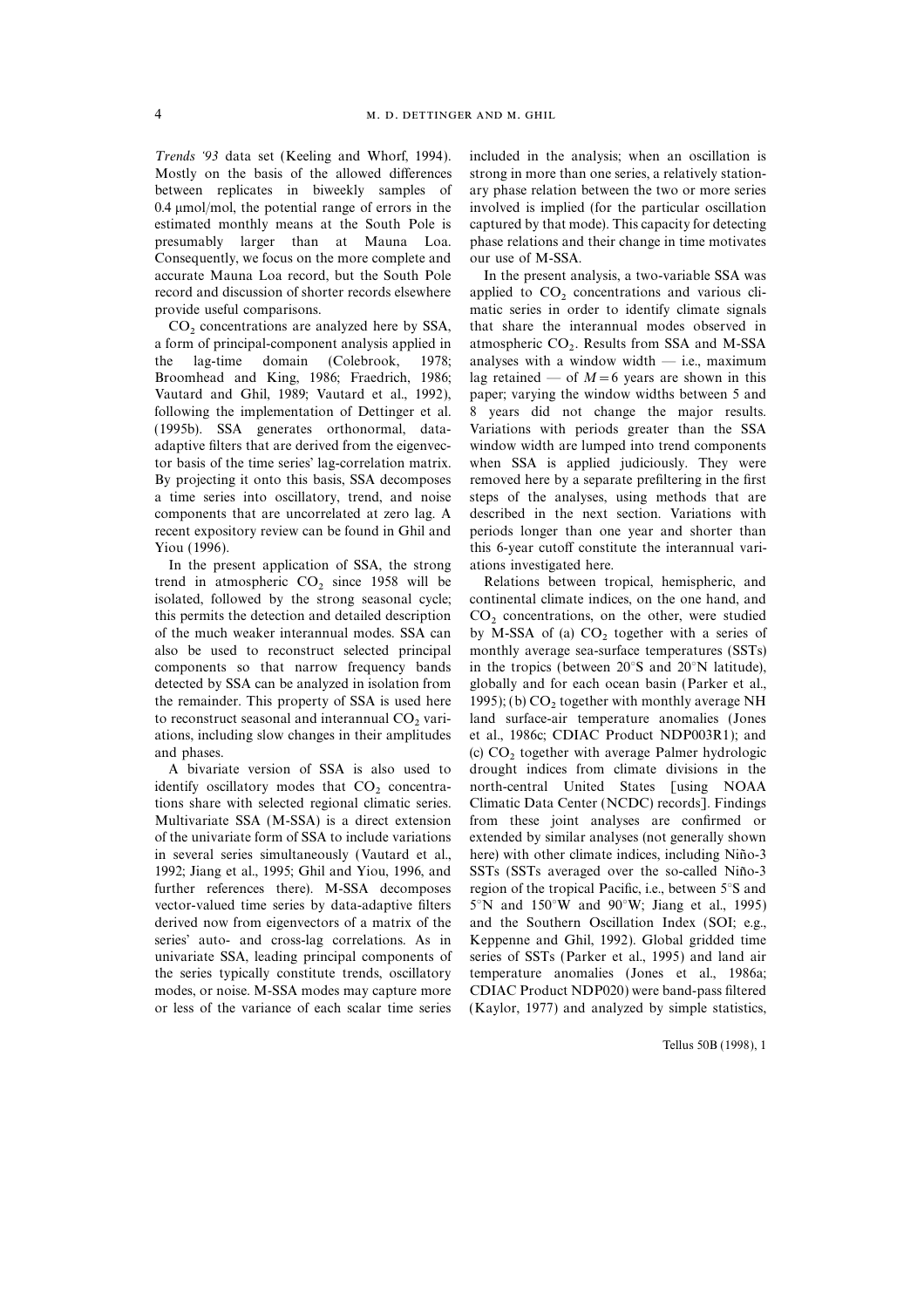including correlation with selected  $CO_2$  modes, in than) the SSA window length, respectively. In the order to map regions that vary along with the present analysis, because of the strong and nearly order to map regions that vary along with the  $CO<sub>2</sub>$  concentrations. Raw and filtered divisional monotonic trend in the  $CO<sub>2</sub>$  series, these idealized Palmer hydrologic drought indices for the climatic filters yield results similar to those obtained by divisions of the contiguous United States were the usual SSA detrending (Dettinger et al., 1995b). analyzed by correlation with corresponding divi- The idealized filters were used to avoid possible sional temperatures and precipitation. The removal of higher-frequency components, along

relative roles of changes in marine upwelling and avoid artificial flattening of the trend components terrestrial ecosystems in establishing the interan- being removed near the ends of the series (Allen, nual CO<sub>2</sub> variations identified in both the Mauna 1992). An SSA window width of  $M=72$  months Loa and South Pole series, an 11-year series of (i.e., 6 years) is used in the analyses presented here. monthly <sup>13</sup>C isotopic ratios of atmospheric  $CO<sub>2</sub>$  Experimentation with window widths from 5 to 8 was analyzed jointly with the corresponding time vears (not shown) indicated that the results are interval in the Mauna Loa  $CO_2$  concentration not sensitive to the specific choice of this analysis series. Terrestrial and marine sources of  $CO_2$  have parameter. series. Terrestrial and marine sources of  $CO<sub>2</sub>$  have parameter.<br>different <sup>13</sup>C/<sup>12</sup>C ratios so that analysis of  $\delta^{13}$ C The raw Mauna Loa series also includes a different <sup>13</sup>C/<sup>12</sup>C ratios so that analysis of  $\delta^{13}$ C atmospheric  $CO_2$ . The  $\delta^{13}C$  series spans the inter-<br>val 1978–88 and had already been "seasonally fitting a stiff ''spline in tension'' to Mauna Loa a seasonal cycle that has a peak-to-trough ampliand South Pole  $\delta^{13}C$  series and then averaging tude of about 6  $\mu$ mol/mol, with maximum concenis short and prepared differently from the others September–October (heavy curve in Fig. 1b). in this study, its properties are less certain. Still, Notice that the times of maximum  $CO_2$  change the joint SSA of  $\delta^{13}C$  and Mauna Loa CO<sub>2</sub> was are likely to be associated with times of maximum the joint SSA of  $\delta^{13}$ C and Mauna Loa CO<sub>2</sub> was a valuable check on our previous results.

tions at Mauna Loa are shown as the light curve et al.,  $1995$ ) — to the net excess of  $CO<sub>2</sub>$  release<br>in Fig. 1a. The well-known trend toward increased into the atmosphere by terrestrial respiration over concentrations is evident, and applying SSA to  $CO_2$  absorption by the oceans during the season the raw CO<sub>2</sub> series shows that the trend constitutes when the world's larger land masses are experien-97.6% of its variance. To allow a better characterization of changes in the seasonal cycle and boreal summer decreases reflect the NH landinterannual variations, the raw series was masses' warm-season photosynthetic uptake of detrended prior to our main SSA application using  $CO<sub>2</sub>$  and reduced marine solubility. When this the pair of trend filters of Robertson (1996). This mean seasonal cycle is subtracted from the Mauna procedure is a simple variation on using the  $\text{Loa CO}_2$  series, the heavy curve in Fig. 1a results.<br>leading pair of (symmetric and antisymmetric) Notice that, once the mean seasonal cycle is SSA eigenvectors for detrending (Ghil and removed, the trend in  $CO_2$  concentrations is not Vautard, 1991). Instead of using the SSA method, strictly monotonic, but instead is interrupted by we applied a simple uniformly weighted moving-<br>abrupt drops (e.g., 1973) and longer flat steps (e.g., average filter, followed by a linearly weighted 1990–93). moving-gradient filter, to remove the longest Although the same long-term  $CO_2$  trend is periods and periods closer to (but still longer evident in the raw South Pole series (Fig. 2a), the

Tellus 50B (1998), 1

filters yield results similar to those obtained by Finally, to test our interpretations regarding the with the trends removed; this also should help  $(i.e., 6 years)$  is used in the analyses presented here. years (not shown) indicated that the results are

series is used to differentiate between sources of strong seasonal cycle, which contributes 2.2% of the series' variance. The long-term (1958–94) average monthly concentrations, in a version of the adjusted'' by Keeling et al. (1989, Table B.1) by series that was detrended as discussed above, form the results from the two sites. Because the series tration in May and minimum concentrations in net source or sink activity. The maxima and minima in Fig. 1b (and in Fig. 2b below) occur 3. Trends and periodic  $CO_2$  variations when the net balance between sources and sinks is reversing and not when the net source or sink 3.1. Prefiltering the CO<sub>2</sub> series is largest. The boreal winter increases in CO<sub>2</sub> concentrations have been attributed — using  $\delta^{13}$ C Unfiltered monthly averages of  $CO_2$  concentra-isotopic models (e.g., Keeling et al., 1989; Ciais tions at Mauna Loa are shown as the light curve et al., 1995) — to the net excess of  $CO_2$  release into the atmosphere by terrestrial respiration over when the world's larger land masses are experien-<br>cing reduced light and colder temperatures. The mean seasonal cycle is subtracted from the Mauna Notice that, once the mean seasonal cycle is strictly monotonic, but instead is interrupted by

evident in the raw South Pole series (Fig. 2a), the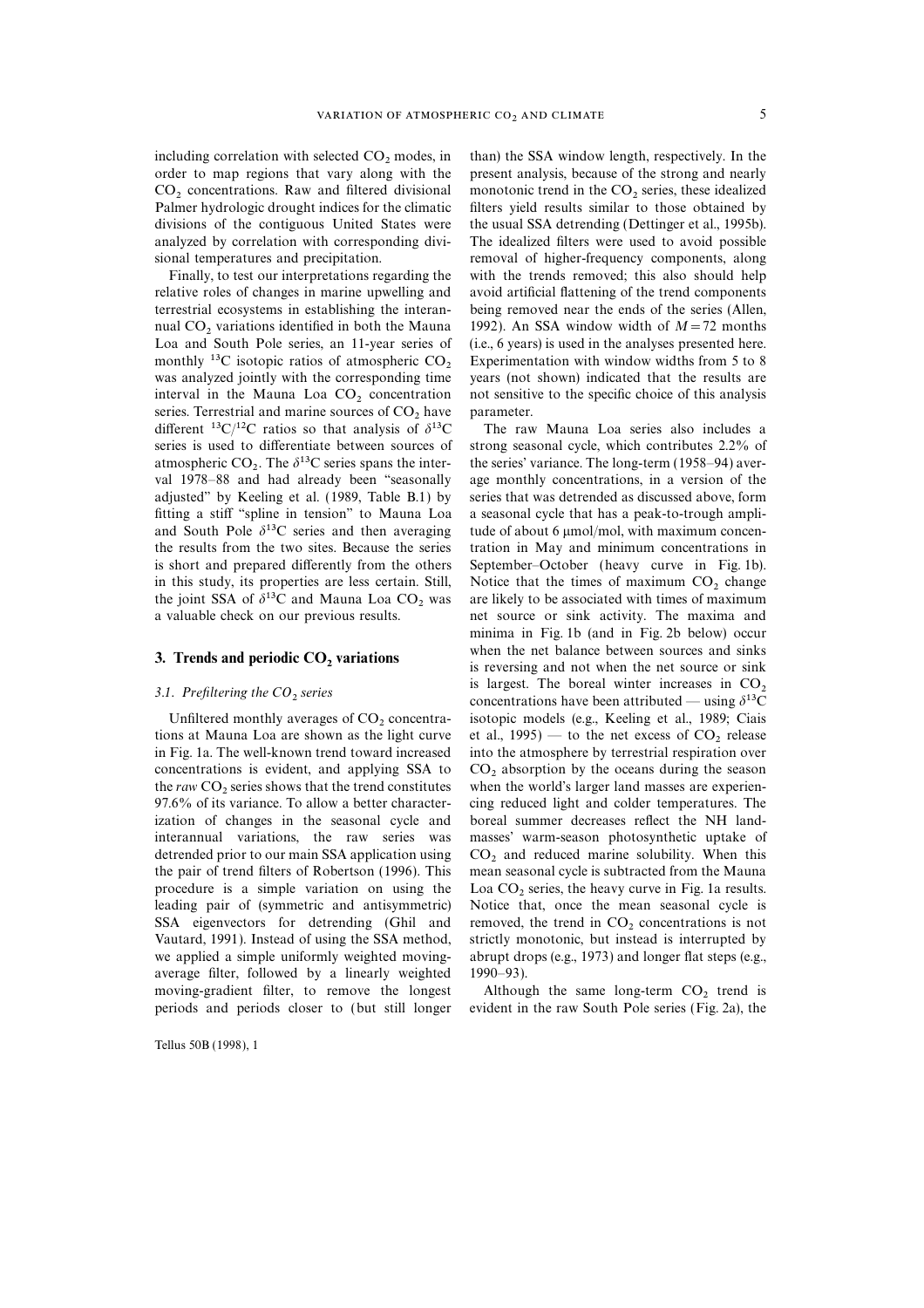

Fig. 1. Variations in CO<sub>2</sub> concentrations ( $\mu$ mol/mol) at Mauna Loa, Hawaii, as (a) unfiltered mean-monthly concentrations (light solid) and concentrations with monthly-mean seasonal cycle subtracted (heavy solid); (b) monthlymean seasonal CO<sub>2</sub> cycle (January–December) from all years of record of detrended CO<sub>2</sub> series (solid), as well as from first part (dotted), and last part (dashed) of record; and (c) detrended CO<sub>2</sub> concentrations with monthly-mean seasonal cycle for the entire record removed. Solid arrowheads in panel (b) indicate months in which the 1958–72 and 1980–94 means are significantly different from each other, according to a Student-t test, with confidence levels greater than 95%. Monthly-mean seasonal cycles are computed from monthly means after the series was detrended by Robertson's (1996) method.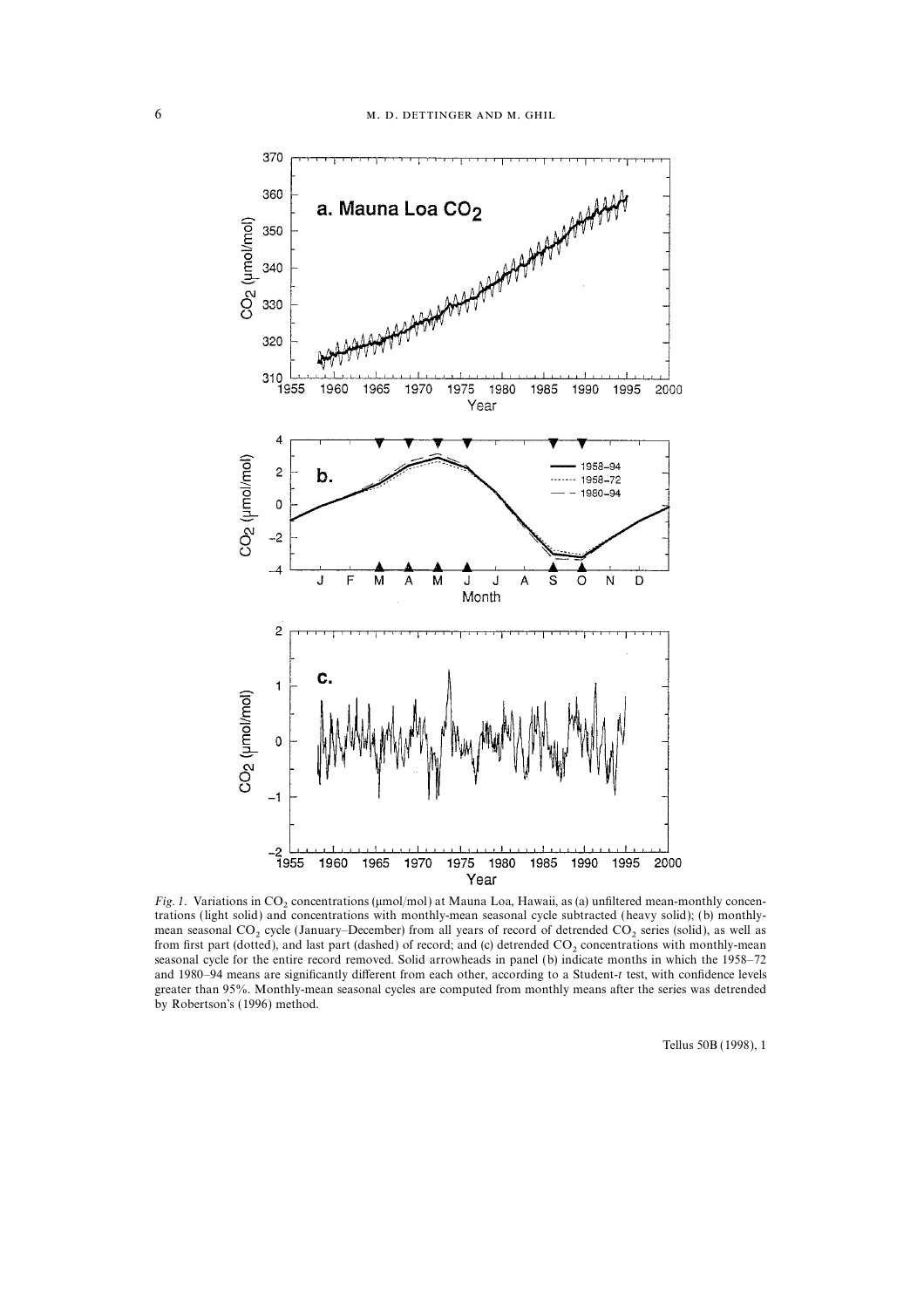

Fig. 2. Same as Fig. 1, except for variations of  $CO<sub>2</sub>$  concentrations at the South Pole. Raw data in Fig. 2a are difficult to discern from the deseasonalized series. Arrowheads in panel (b) indicate months in which differences between 1965–77 and 1981–93 means are significantly different from each other at the 90% confidence level.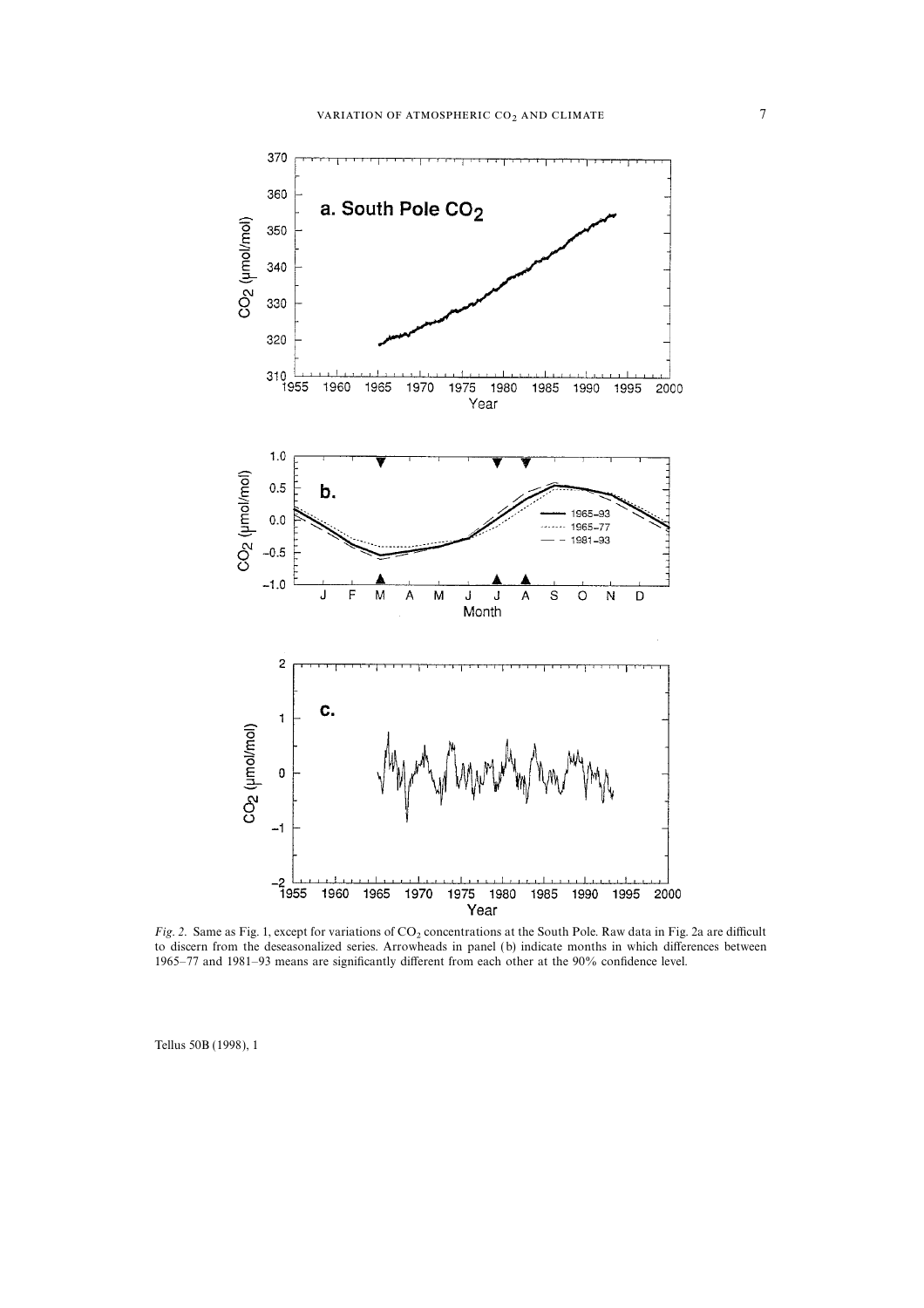Loa. The seasonal  $CO_2$  cycle at the South Pole is to discern in these monthly data, mean March so small that the raw series (light curve) in Fig. 2a and mean September concentrations seem to have is lost in the thick ''deseasonalized'' curve. The increased and decreased, respectively, so as to long-term mean seasonal cycle at the South Pole hasten the arrival of the spring maximum and (Fig. 2b) is out of phase with the Mauna Loa autumn minimum of  $CO<sub>2</sub>$ . Thus, along with an cycle, reflecting Southern Hemisphere seasons. increase in amplitude, the phase of the seasonal Although not shown here,  $CO_2$  records from Point  $CO_2$  cycle has shifted towards earlier in the year Barrow in northern Alaska (Keeling and Whorf, in recent decades. Similar shifts towards an earlier 1994) and Alert Station near northwest Greenland seasonal cycle are more obvious at the South Pole (Conway et al., 1994) also have seasonal cycles (Fig. 2b) where the shift is imposed on a smaller that are very different from those at Mauna Loa overall cycle and at Point Barrow (not shown) or the South Pole; the Arctic seasonal cycles are where it is imposed on a very asymmetric cycle. much larger than at Mauna Loa and also are The detrended Mauna Loa series retains a large shaped differently, with an asymmetric form dom- seasonal cycle that limits the interpretation of the inated by a brief, deep  $CO_2$  minimum in September faint interannual signals. The analysis of interan- and October that reflects the brief surge of photo- nual variations was based, therefore, on a synthesis during the short Arctic summers (Ciais detrended and deseasonalized version of the  $CO<sub>2</sub>$  et al., 1995). Thus, seasonal  $CO<sub>2</sub>$  cycles vary series (Figs. 1c, 2c). These series were obtained by significantly from place to place in response to local uptake and release of  $CO_2$  at the surface of Figs. 1a, 2a. Significant subannual, seasonal, and land and oceans.

and the South Pole have changed with time. For example, it is apparent in Fig. 1a that removal of the long-term average seasonal cycle does not<br>remove all the seasonal variations from the Mauna  $\frac{3.2}{2}$ . Long-term variations of the seasonal CO<sub>2</sub> cycle Loa series. Notice that the heavy, deseasonalized The depiction of the changing seasonal cycles the early years of the record, but, by the 1990s, by a resulting characterization of smaller-thanthe mean seasonal cycle and almost one-third as centered on the 1970s as having negative amplilarge as it. Thus, the seasonal cycle of  $CO_2$  concen-<br>trations, as noted already by Bacastow et al. formed a separate SSA on detrended but not  $(1985)$ , has increased in recent decades well deseasonalized  $CO<sub>2</sub>$  series (which does not yield beyond its long-term average amplitude. negative amplitudes) for the discussions in this

beginning and end of a detrended version of the  $CO<sub>2</sub>$  variations will be discussed in terms of the Mauna Loa  $CO<sub>2</sub>$  series are shown as dotted and SSA of the detrended *and* deseasonalized series dashed curves in Fig. 1b. Comparison of the three curves in Fig. 1b indicates that the average change Variations of the seasonal  $CO<sub>2</sub>$  cycle's amplitude in the seasonal  $CO<sub>2</sub>$  cycle, from the beginning to were characterized by SSA of the detrended but in the seasonal  $CO_2$  cycle, from the beginning to were characterized by SSA of the detrended but the end of the Mauna Loa record, occurred mainly not deseasonalized  $CO_2$  series, with a window the end of the Mauna Loa record, occurred mainly not deseasonalized  $CO_2$  series, with a window as an increase by  $+1 \mu$ mol/mol in the cycle's width of 72 months. The SSA results for the peak-to-trough range. The nearly symmetric detrended Mauna Loa series are dominated by timing of the largest changes, positive and nega- the mean seasonal cycle and its long-term varitive, in Fig. 1b is largely an artifact of the detrend- ations. The boreal-winter variations are illustrated ing, so it is difficult to decide during which seasons in Fig. 3a; the envelope of boreal-summer vari- $CO<sub>2</sub>$  has increased or decreased most, except in ations (not shown) is virtually the negative of the relative terms. The shape of the seasonal cycle has envelope shown. The time-varying amplitude relative terms. The shape of the seasonal cycle has

seasonal cycle is much smaller than at Mauna tion of detrending. Although the shift is difficult and mean September concentrations seem to have increase in amplitude, the phase of the seasonal in recent decades. Similar shifts towards an earlier

nual variations was based, therefore, on a series (Figs. 1c, 2c). These series were obtained by detrending the "deseasonalized" heavy curves in interannual variability remain in these series, The seasonal  $CO_2$  cycles at both Mauna Loa although the magnitude of these variations is but d the South Pole have changed with time. For a small fraction of the raw  $CO_2$  variability.

curve in Fig. 1a shows little seasonal variation in using the series in Figs. 1c and 2c is complicated has clear annual residuals that are in phase with average seasonal cycles during the time interval formed a separate SSA on detrended but not negative amplitudes) for the discussions in this The 15-year-mean seasonal cycles from the section, whereas in the remainder of this paper, SSA of the detrended *and* deseasonalized series (Figs. 1c, 2c).

width of 72 months. The SSA results for the changed slightly, however, and this is not a func- (heavy curve, Fig. 3a) and changes in phase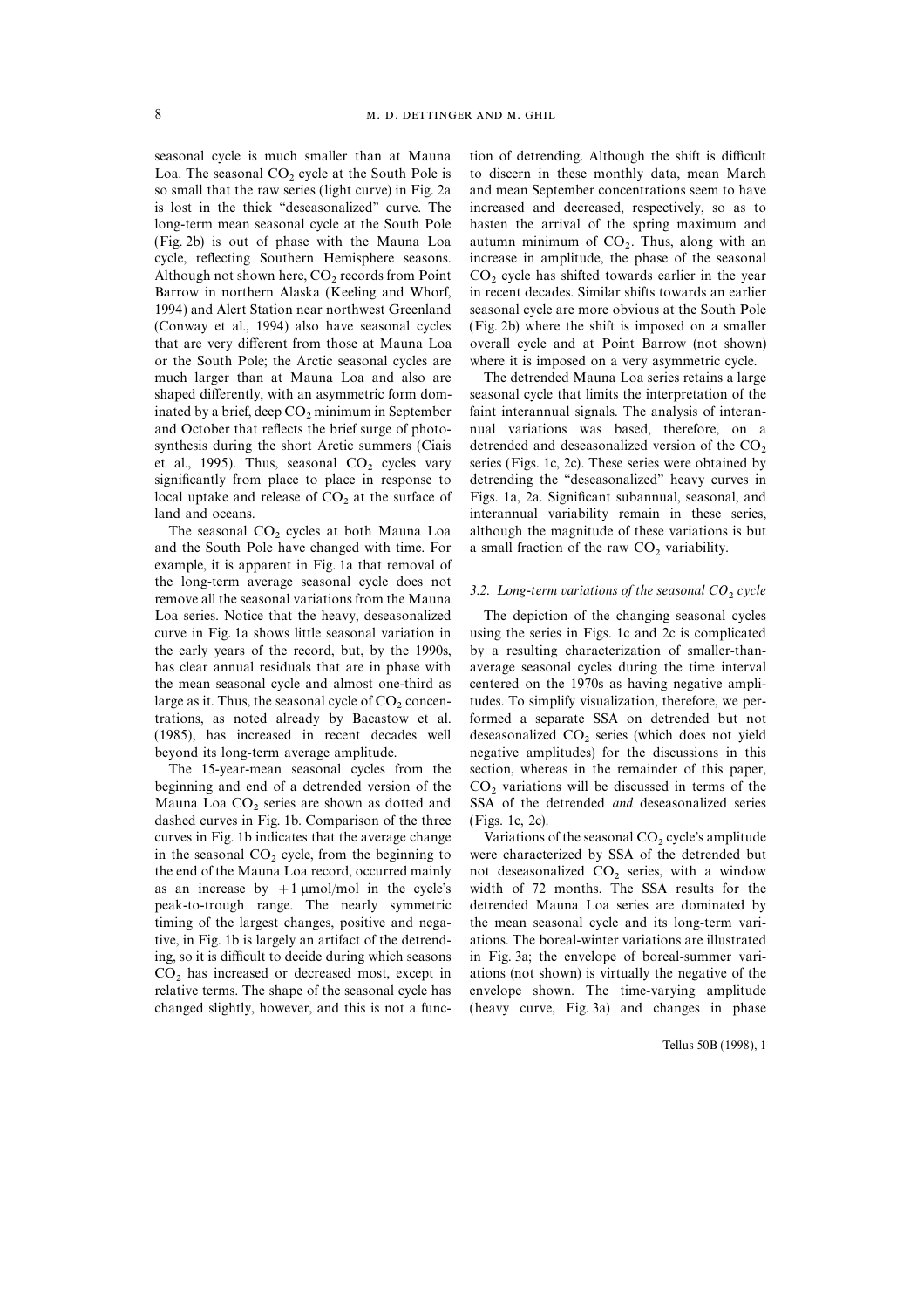

Fig. 3. (a) Long-term variations of Mauna Loa seasonal

amplitude, in the complex plane, of a complex- trend and the source of seasonal-cycle changes valued time series with real part equal to the SSA can not be distinguished by correlations alone. reconstruction (light curve, Fig. 3a) and imaginary The  $CO_2$  seasonality trends also are broadly simpart equal to its time rate of change (see Plaut ilar to recent global land-precipitation trends and Vautard, 1994, and Moron et al., in press, for (Keeling et al., 1995), although Knorr and other uses of this decomposition). The Mauna Heimann (1995) argue that water availability has Loa seasonal  $CO_2$  cycle is characterized by rela-<br>title impact on the seasonal  $CO_2$  cycle. Despite<br>tively stable amplitudes in the 1960s, a decrease these uncertainties, SSA provides a particularly to minimum amplitudes around 1970, a rapid clear picture of the history of the  $CO<sub>2</sub>$  variations increase through the 1970s, another slight min-<br>for use in more detailed interpretations. increase through the 1970s, another slight minimum around 1987, and then renewed increases The changing phase of the seasonal  $CO_2$  cycle until at least 1994. The phase of the seasonal  $CO_2$  at Mauna Loa may be associated with changing until at least 1994. The phase of the seasonal  $CO<sub>2</sub>$  at Mauna Loa may be associated with changing cycle has shifted towards progressively earlier temperature seasons over the NH land masses. occurrence of the seasons, totalling about 8 days Table 1 indicates that the changing phase of the

the seasonal CO<sub>2</sub> cycle at Mauna Loa nearly in these smoothed series). Although the seasonal

Tellus 50B (1998), 1

parallels the progression of global and NH mean temperatures in recent decades (Fig. 3c). Correlations of the amplitudes and phases of the Mauna Loa (and South Pole) seasonal  $CO<sub>2</sub>$  cycles with long-term global and hemispheric surface-air temperature trends are listed in Table 1. Variations of the amplitude of the seasonal  $CO<sub>2</sub>$  cycle at Mauna Loa correlate well with global-mean temperatures and NH-land temperatures, but less well with overall NH-mean temperatures. The amplitude of the seasonal  $CO<sub>2</sub>$  cycle is about equally correlated with NH summer and winter temperatures, but the correlation coefficient for those two temperature series is also 0.90 (giving a confidence level greater than 95%).

The parallel between global temperatures and the amplitude of the seasonal cycle of  $CO<sub>2</sub>$  concentrations has been noted by Keeling et al. (1996),  $CO<sub>2</sub>$  cycle, from singular-spectrum analysis (SSA) of using other time-series analysis methods based on detrended  $CO<sub>2</sub>$  series, as sum of reconstructed SSA com-<br>fitted harmonics and splines in tension (Keeling detrended  $CO_2$  series, as sum of reconstructed SSA com-<br>ponents 1 and 2 (light curve) and amplitude envelope by<br>method of Plaut and Vautard (1994) (heavy curve); (b)<br>annual-mean phase of Mauna Loa seasonal  $CO_2$  cycle<br>by Hemisphere (NH) mean temperature anomalies (squares decreases in  $CO_2$ , during the warm seasons and and solid curve) and global-mean temperature anomalies increased respiration, with increases in  $CO_2$ , and solid curve) and global-mean temperature anomalies increased respiration, with increases in  $CO_2$ ,<br>(triangles and dashed curve). Only the positive upper divisor the soal nanoparation access Nammat al. (triangles and dashed curve). Only the positive upper<br>
during the cool nongrowing seasons. Nemry et al.<br>
part of the variations is shown in (a) but the negative<br>
part is essentially symmetric. Curves in (c) are 6-year<br>
mo near the latitude of Mauna Loa (21°N), tropical ecosystems could dominate. For the slow vari- (Fig. 3b) of the seasonal  $CO_2$  cycle were deter-<br>miss of seasonality shown in Fig. 3, the various<br>mined by annually averaging the direction and hemispheric temperatures all share much the same hemispheric temperatures all share much the same ilar to recent global land-precipitation trends these uncertainties, SSA provides a particularly

temperature seasons over the NH land masses. between 1958 and 1995, with local maxima in seasonal  $CO_2$  cycle at Mauna Loa is only modestly<br>1968 and 1981. correlated with the global and hemispheric tem-The sequence of changes in the amplitude of perature trends (given the few degrees of freedom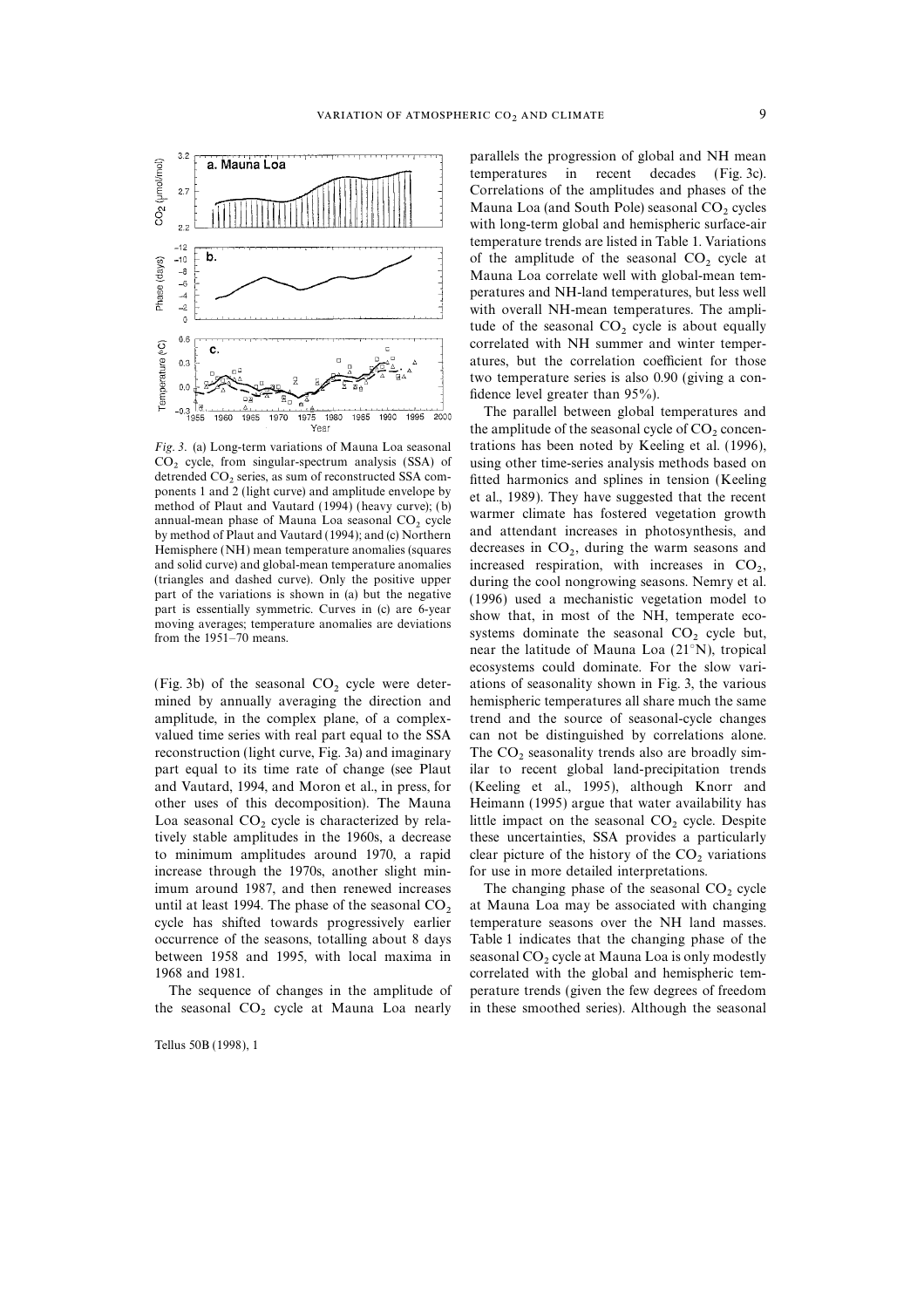|                 | Temperatures           |                |            |                 |            |                  |                    |
|-----------------|------------------------|----------------|------------|-----------------|------------|------------------|--------------------|
| $CO2$ record    | Amplitude<br>and phase | Global<br>mean | NΗ<br>mean | NH-land<br>mean | SН<br>mean | May-Oct.<br>mean | $Nov-Apr.$<br>mean |
| Mauna Loa       | A(t)                   | $+0.81$        | $+0.66$    | $+0.81$         | $+0.81$    | $+0.78$          | $+0.76$            |
| $(1959 - 1993)$ | $\phi(t)$              | $-0.67$        | $-0.46$    | $-0.69$         | $-0.81$    | $-0.71$          | $-0.58$            |
| South Pole      | A(t)                   | $+0.67$        | $+0.57$    | $+0.70$         | $+0.74$    | $+0.66$          | $+0.65$            |
| $(1966 - 1922)$ | $\phi(t)$              | $-0.92$        | $+0.88$    | $-0.84$         | $-0.94$    | $-0.92$          | $-0.89$            |

Table 1. Correlations between amplitude,  $A(t)$ , and phase,  $\phi(t)$ , of CO<sub>2</sub> seasonal cycles and 6-year moving averages of hemispheric and global temperature series

Correlations that are significantly different from zero at 95% confidence levels (for Mauna Loa) and 90% levels (for the South Pole) are in boldface. May–October and November–April means are means of Northern Hemisphere (NH) temperatures for Mauna Loa and Southern Hemisphere (SH) temperatures for the South Pole.

cycle of surface-air temperatures has also varied it is the phase of the South Pole seasonal  $CO_2$  in recent decades (Kuo et al., 1990; Thomson, cycle that follows them, may provide clues to the 1995; Mann and Park, 1996), the  $CO_2$  phase shift origin of the observed seasonality changes.<br>(totalling about 7 days) is much larger than the To identify areas with the largest changes in (totalling about  $7$  days) is much larger than the phase shifts found in the seasonal cycle of global temperature seasonality, standard deviations of temperatures (no more than a single day over the narrowly band-pass filtered temperature anomalcourse of this century). While the reasons for the ies from two sources were mapped. Long-term small changes in the global seasonal cycle of monthly mean temperatures were subtracted, at temperatures are far from settled (Karl et al., 1996; each grid point, from  $5^\circ$ -latitude  $\times 5^\circ$ -longitude White et al., 1996; Thomson, 1996), the seasonalcycle variations of Mauna Loa  $CO<sub>2</sub>$  and NH-land surface-air temperatures (1958–95) are in part coherent, as will be found in Subsection 4.3 by an application of bivariate SSA to the series. Also, the phase shifts in Mauna Loa  $CO<sub>2</sub>$  are similar to observed 5- to 15-day shifts in the seasonal cycles of surface-air temperatures over the NH land masses (Mann and Park, 1996).

The corresponding sequences of changes in the amplitude and phase of the seasonal  $CO<sub>2</sub>$  cycle at the South Pole are shown in Figs. 4a, b. The amplitude changes appear to differ from the changes at Mauna Loa in timing as well as magnitude. The changes in the amplitude of the seasonal cycle at the South Pole do not appear to follow Southern Hemisphere (SH) mean land air temperatures on annual or seasonal time scales (Table 1 and Fig. 4c) or the global mean temper- Fig. 4. (a) Long-term variations of South Pole seasonal atures (Fig. 3c). The phase shift, however, does  $CO_2$  cycle, as in Fig. 3, from SSA of detrended  $CO_2$  mirror the trend of SH mean temperatures. A series (only upper part of the variations is shown but mirror the trend of SH mean temperatures. A series (only upper part of the variations is shown but<br>larger phase shift (Eig 4b) is indicated at the lower part is nearly symmetric); (b) annual-mean phase larger phase shift (Fig. 4b) is indicated at the lower part is nearly symmetric); (b) annual-mean phase<br>South Pole (18 days earlier over 27 years) than at and Vautard (1994); and (c) SH mean temperature anom-<br>Mauna Loa (7 cycle to follow hemispheric temperatures, whereas.



moving average; temperature anomalies are deviations from 1951–70 means.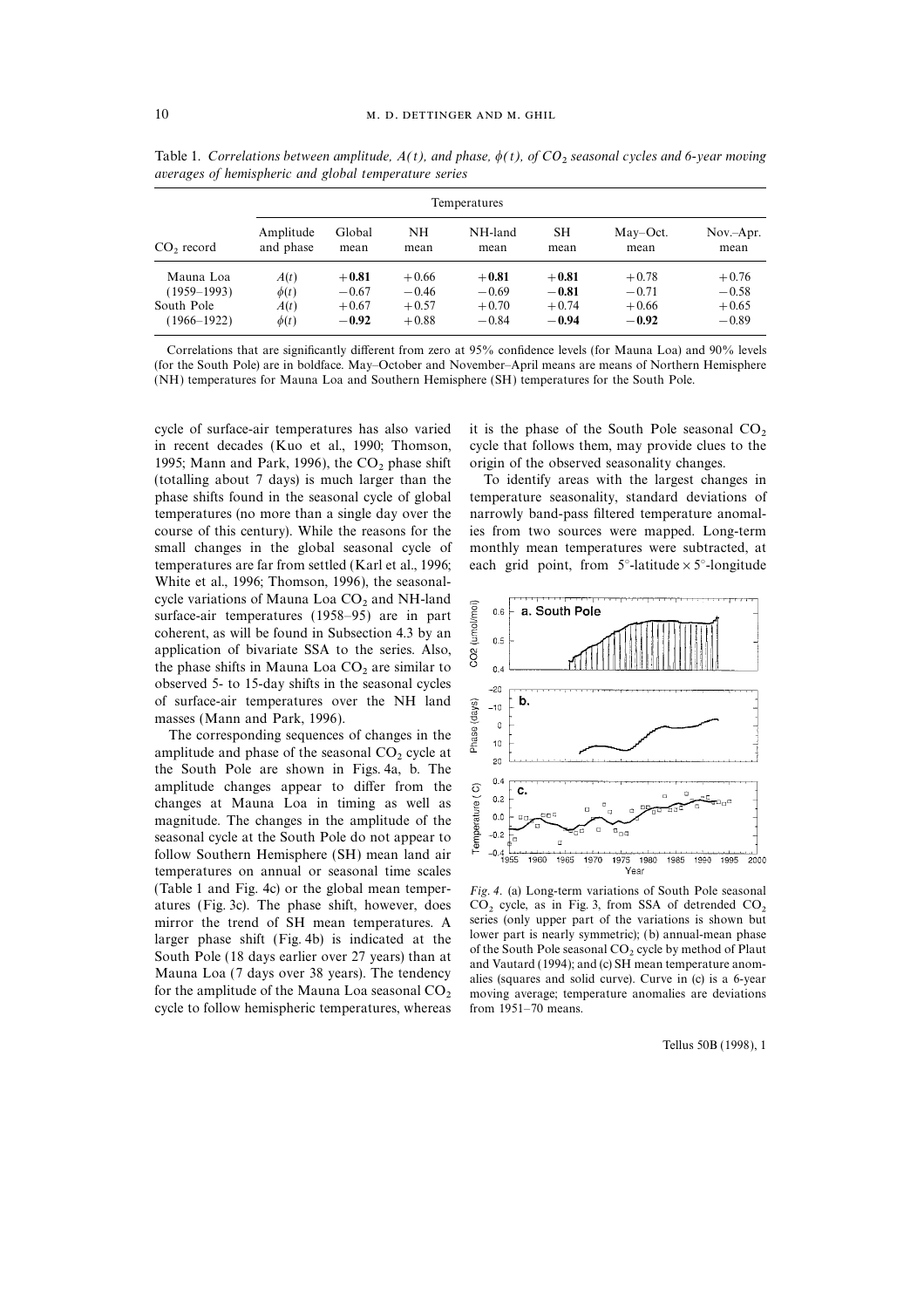the longest instrumental temperature series avail-<br>amplitude and phase of the seasonal cycles of  $CO_2$ <br>able (Jones et al., 1986a, 1986b). The resulting concentrations and surface-air temperatures temperature anomalies were narrowly band-pass (Mann and Park, 1996) contribute to the anomalfiltered (Kaylor, 1977) with half-power points at ies analyzed so far. Further light will be shed on 11 and 13 months to separate remaining variations the matter by the bivariate SSA in Section 4.3. from the long-term seasonal cycle. Standard deviations of these 12-month temperature variations are shown as shades of gray in Fig. 5. The regions  $3.3$ . Interannual CO<sub>2</sub> variations that have experienced the largest changes in temperature seasonality are the northern land masses After detrending with Robertson's (1996) filter (also see Myneni et al., 1997). Not surprisingly, pair (see Section 3.1), the mean seasonal  $CO_2$  SSTs (especially in the Tropics) have experienced variation at Mauna Loa, peak-to-trough, is about only small seasonality changes. 6 mmol/mol (see Fig. 1b and discussion thereof);

Microwave Satellite Unit (MSU) record of lower is removed. These interannual  $CO<sub>2</sub>$  variations are tropospheric air temperatures (contoured in characterized best by SSA of the detrended and Fig. 5). Correlations (not shown) between Mauna deseasonalized series in Figs. 1c, 2c, for Mauna Loa  $CO<sub>2</sub>$  and the narrowly filtered surface-air Loa and the South Pole, respectively. SSA captemperature anomalies indicate that the temper-<br>tures oscillatory modes within a time series in the ature variability mapped in Fig. 5 is essentially in form of pairs of orthogonal components that phase with Mauna Loa  $CO_2$  seasonality on the express nearly equal fractions of the variance of extratropical continents, especially over North the time series and that have temporal manifestaextratropical continents, especially over North America, and apparently out-of-phase over most tions — empirical orthogonal functions and prinof the tropical continents (although the signal is cipal components — that are in quadrature with

gridded global surface-air temperatures based on very weak in the tropics). Changes in both the concentrations and surface-air temperatures

variation at Mauna Loa, peak-to-trough, is about A similar spatial pattern of standard deviations variations of  $CO_2$  concentrations ranging over is found in the shorter, but more accurate, about  $\pm 1$  µmol/mol remain after this mean cycle about  $\pm 1$  µmol/mol remain after this mean cycle characterized best by SSA of the detrended and tures oscillatory modes within a time series in the





Fig. 5. Standard deviations of monthly anomalies from long-term mean seasonal cycles of temperature, band-pass filtered with half-power points at 11 and 13 months. The sea-surface and land surface-air temperature results for 1958–95 are shaded, and the results for Microwave Sounding Unit (MSU) satellite channel-6(2R) measurements of lower tropospheric temperatures are contoured. MSU temperature estimates for 1979–95 are centered near 750 hPa with half-weighting points near 400 and 1000 hPa (Spencer and Christie, 1992). Only grid points with at least 30 years of continuous recent surface observations (for estimation of long-term mean seasonal cycles) are shaded.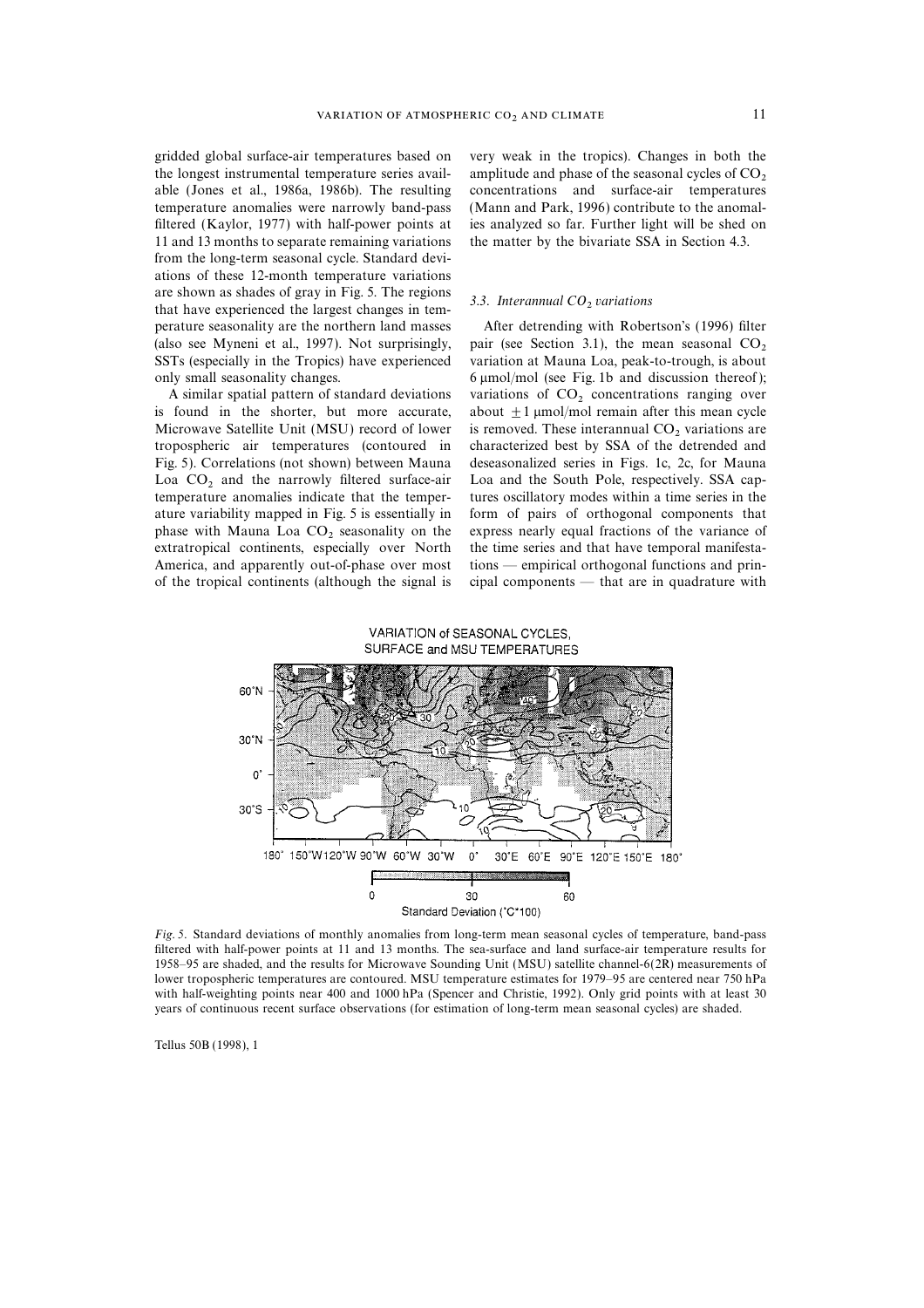each other (Vautard and Ghil, 1989; Dettinger et al., 1995b).

In the present SSAs, we address  $CO<sub>2</sub>$  variations that are probably not reflections of simple dynamical oscillations but rather reflect many concurrent processes. Thus, in analyzing these variations, our focus is on the characterization of concentrated, but broad-peak, variance rather than single, pure sine waves. In this analysis, therefore, significance tests that compare SSA components to ideal sine waves (Allen and Smith, 1996) are probably not suitable. Instead, we used simple considerations to focus analysis on the most powerful components. Later, these components are shown to be related to SST oscillations with frequencies like tropical-temperature modes that have been found to be highly significant relative to the most rigorous statistical tests (Allen and Smith, 1996; Mann and Park, 1996).

Using the same 72-month window as before, SSA of the detrended and deseasonalized  $CO<sub>2</sub>$  series produced three pairs of SSA modes (components 1–2, 3–4, and 5–6) that stand out above the noise floor of an eigenvalue scree plot (Fig. 6a) and that are thus regarded as consequential (Vautard et al., 1992). The pairs 1–2 and 5–6 together capture about 38% of the variance in the Mauna Loa series, after detrending and deseason- Fig. 6. (a) SSA eigenvalue spectrum as percentage of alizing. The variations captured have spectral variance captured by each SSA component of the peaks (Fig. 6b) at roughly 4 years (especially detrended, deseasonalized Mauna Loa  $CO_2$  series in apparent in the first pair) and 3.1 years (enhanced Fig. 1c; (b) maximum-entropy stack spectra for raw and apparent in the first pair) and 3.1 years (emanced<br>in the third pair). The pair 3–4 captures the 13%<br>of variance due to the seasonal-cycle variations<br>their leading RCs. Error bars in panel (a) are  $\delta \lambda_k$  =<br>that were disc

associated with the interannual  $CO<sub>2</sub>$  variability is shown in Fig. 7a for Mauna Loa and in Fig. 7b for the South Pole. El Niño years — such as  $1977$ , 1983, 1987, and the early 1990s — have a substan- excursion in the (oscillatory) SSA-reconstruction is also notable as the time interval of extreme components. interannual  $CO<sub>2</sub>$  fluctuation in both records: 1970, El Niño episodes involve reduced upwelling of 1973, and 1977 were El Niño warm events, whereas 1971, 1974, and 1976 were La Niña cool events. The 1983 El Niño did not elicit an unusually large 1995), and the beginning of El Niño episodes often  $CO<sub>2</sub>$  response in either the raw or SSA-recon-<br>structed active is accompanied by a marked interval of reduced<br>structed series at either location (see also Meyers atmospheric CO<sub>2</sub> concentrations, associated with



or variance due to the seasonal-cycle variations<br>
and their leading RCs. Error bars in panel (a) are  $\delta \lambda_k$  =<br>  $(2\tau/N)^{1/2}\lambda_k$ , where  $\tau$  is a typical decorrelation time<br>
The sum of the reconstructed components (PCs: (s The sum of the reconstructed components (RCs: (assumed here, very conservatively, to be 2 years, whereas Ghil and Vautard, 1991; Dettinger et al., 1995b) the observed e-folding time is several months), N is the number of observations (442 months), and  $\lambda_k$  is the *k*th SSA eigenvalue (Dettinger et al., 1995a, eq. (5)).

tial effect on the interannual variability of Mauna of the tropical-belt SSTs; that extreme event falls Loa  $CO_2$  concentrations. The remarkable string outside the regular, oscillatory variations of the of El Niño/La Niña years between 1970 and 1977 tropical SSTs captured by the leading SST tropical SSTs captured by the leading SST

deep, cool,  $CO_2$ -rich sea waters in the Equatorial Pacific (Murray et al., 1994; Meyers and O'Brien, structed series at either location (see also Meyers atmospheric  $CO_2$  concentrations, associated with and O'Brien, 1995) and is not an unusually large the interruptions in upwelling and  $CO_2$  outgassing the interruptions in upwelling and  $CO<sub>2</sub>$  outgassing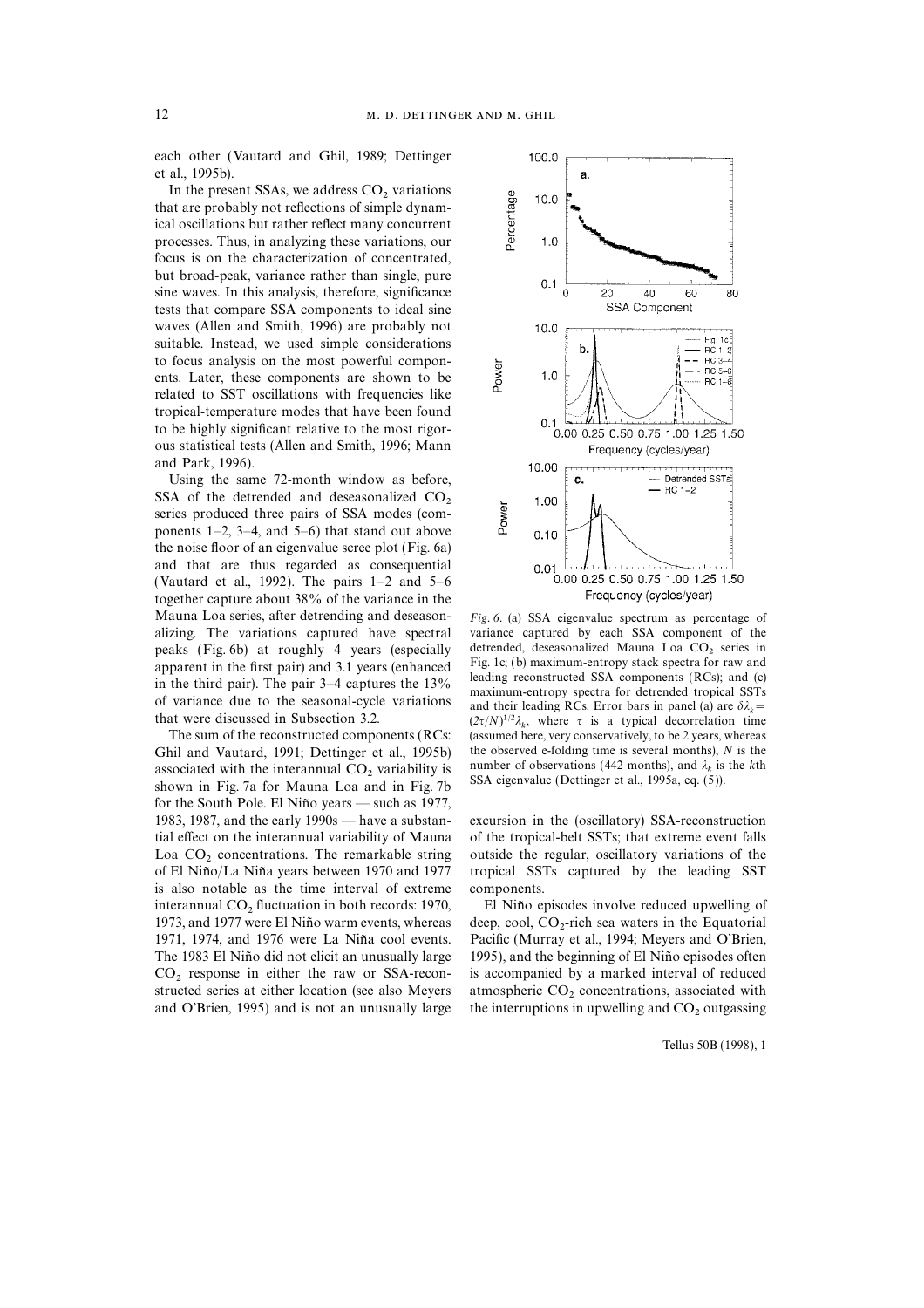

Fig. 7. (a) Interannual  $CO_2$  variations obtained from SSA of the detrended, deseasonalized Mauna Loa series in Fig. 1c; (b) same as panel (a) for the South Pole series in Fig. 2c; and (c) mean-monthly sea-surface temperature (SST) anomalies between 20°S and 20°N. In each panel, the sum of leading RCs is shown by heavy solid lines and the "raw" signal by light dotted lines. Upward-pointing arrowheads indicate January 1 of mature phase El Niños; downward-pointing arrowheads indicate La Niñas.

(Figs. 1a, 2a, 7a; Meyers and O'Brien, 1995). positive rebound of  $CO_2$  during the warm episodes Strong rebounds in  $CO_2$  concentrations soon after in the tropical Pacific is due to the indirect effects the warm events have begun are also evident in Fig. 7a and even in Fig. 1c. El Niños also result associated with these episodes on the terrestrial in significant regional and, ultimately, global biosphere, which yield net sources of  $CO_2$  that increases in air temperature (Angell, 1990; Ghil more than compensate for decreases in  $CO_2$  out-

in the tropical Pacific is due to the indirect effects of global temperature and precipitation changes increases in air temperature (Angell, 1990; Ghil more than compensate for decreases in  $CO<sub>2</sub>$  out-<br>and Vautard, 1991). Presumably, much of the gassing from the tropical oceans (see Section 1 gassing from the tropical oceans (see Section 1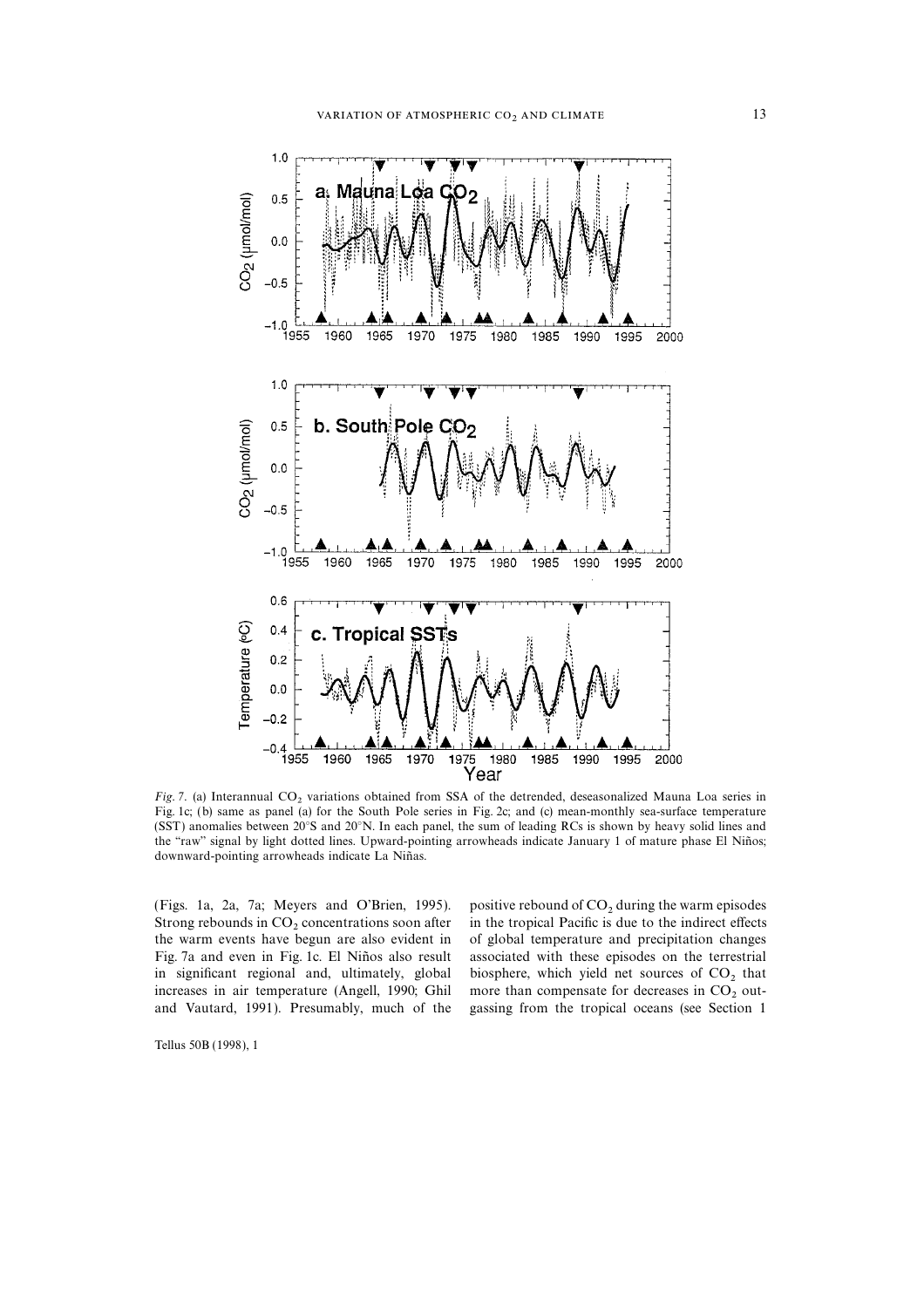and Keeling et al., 1989; Siegenthaler, 1990). La Niñas followed by El Niños in rapid succession contribute some of the appearance of  $CO<sub>2</sub>$  declines at the beginning of El Niños. Finally, both the initial  $CO<sub>2</sub>$  decline and the eventual resurgence may reflect the overall lag between SST and  $CO<sub>2</sub>$ variations (discussed in greater detail later). The Mauna Loa interannual variations in Fig. 7a are shared with the South Pole  $CO<sub>2</sub>$  series, as indicated by the close correspondence between the interannual components extracted from the two series by separate univariate SSA (Fig. 7b) as well as by a bivariate SSA of the two series (not shown).

Interannual variations of the mean SSTs in the global tropics between 20°S and 20°N (isolated by SSA with the same window size) are shown in Fig. 7c. The warming influence of El Niño events  $Fig. 8$ . Maximum-entropy spectra of leading principal is clear in this series and the filtered variations components (PCs) from bivariate SSAs of detrended. interannual CO<sub>2</sub> variations in Figs. 7a, b. The SSTs between 20°S and 20°N, in the eastern Pacific SST spectra (Fig. 6c) confirm that the same two  $(150^{\circ}W-80^{\circ}W)$ , western Pacific ( $120^{\circ}E-150^{\circ}W$ ), Indian inter The large variability of the seasonal cycle (pair  $3-4$  in Mauna Loa  $CO<sub>2</sub>$ ) is not a leading component of the tropical-belt SSTs. Although the phase are apparent in the univariate SSA of each basin's maximum correlation coefficient of 0.69 (which corresponds to a 94% confidence level), obtained Pacific (Rasmusson et al., 1990; Jiang et al., 1995) Fig. 8). and yield the same close interannual relations to The eastern Pacific QT signal in SST is, in fact, Mauna Loa  $CO<sub>2</sub>$  with global temperatures on interannual time scales, and a lag of roughly 5

Mauna Loa  $CO_2$  and tropical SSTs arise nearly comparison of gridded equatorial Pacific SST globally in the case of the QQ variations and anomalies with the QQ and QT modes suggests more locally in the case of the quasi-triennial (QT) that the latter may be capturing mostly small SST variations. For the same 1958–1993 interval used excursions that enhance El Niño or La Niña in Figs. 6, 7, tropical SSTs in each major tropical episodes in the eastern Pacific, in contrast to the



components (PCs) from bivariate SSAs of detrended, bear a remarkable similarity to the corresponding deseasonalized Mauna Loa  $CO_2$  series with tropical interannual  $CO_2$  variations in Figs. 7a, b. The SSTs between 20°S and 20°N, in the eastern Pacific

relations are not constant, the interannual Mauna SST series (not shown) and in the bivariate SSA Loa  $CO_2$  and tropical SST variations have a of each basin's SST series, in turn, with the maximum correlation coefficient of 0.69 (which detrended, deseasonalized Mauna Loa  $CO_2$ (Fig. 8). A broad secondary contribution near 3 when the  $CO_2$  variations lag behind (i.e., occur years appears principally in the eastern tropical later than) the SST variations by about 8 months. Pacific ( $150^{\circ}W - 80^{\circ}W$ ) and possibly in the Indian Pacific (150°W–80°W) and possibly in the Indian Interannual variations of the SOI and mean SSTs Ocean in both univariate and bivariate SSAs. SST for the so-called Niño-3 region ( $5^{\circ}$ S to  $5^{\circ}$ N, 150°W anomalies in the classical Niño-3 region confirm to 90°W) are more common indices for the sea- the secondary QT contribution, more so than the sonal-to-interannual variability of the tropical SSTs for the entire eastern tropical Pacific (cf.

 $CO<sub>2</sub>$  upon SSA filtering. The general coherence of stronger (when analyzed separately from  $CO<sub>2</sub>$ ) Mauna Loa CO, with global temperatures on and bears a clearer relation to the CO, signal in the corresponding bivariate analysis than is the months, were also noted by Kuo et al. (1990). case for the Indian Ocean (although Fig. 8 would The two interannual frequencies shared by suggest the opposite to be the case). A cursory anomalies with the QQ and QT modes suggests ocean basin share spectral peaks with the  $CO<sub>2</sub>$  QQ mode which can be identified more with El record at roughly 4 years (Fig. 8). The QQ peaks Niño episodes that ultimately encompass the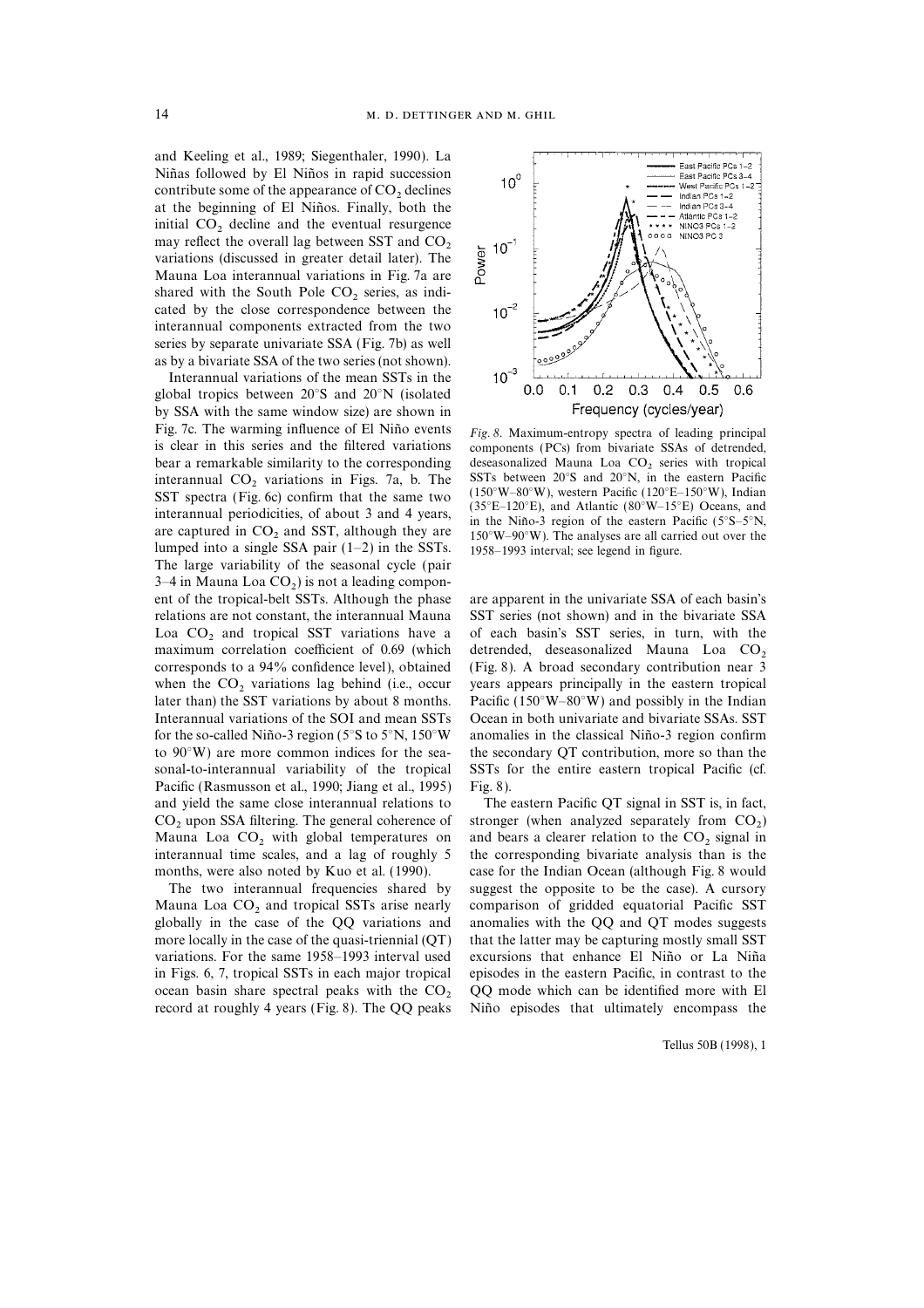### 4.  $CO<sub>2</sub>$  and climate variability

relations between  $CO<sub>2</sub>$ , on the one hand, and global and regional temperatures, on the other, and to more decisively distinguish between oceanic about twice as heavily as  $CO<sub>2</sub>$  in the SSA compon-<br>and terrestrial influences in the interannual  $CO<sub>2</sub>$  ents, indicating that this oscillation is stronger in variations, we analyzed several pairs of detrended the SSTs. The  $CO<sub>2</sub>$  and SST variations in this and deseasonalized  $CO<sub>2</sub>$  and climatic time series "low-frequency" range are approximately in phase using bivariate SSA. This joint analysis is applied to extract the seasonal and interannual variations of Figs. 7a–c, joint SSA of South Pole  $CO_2$  and that are shared by the series in data-adaptive tropical SSTs isolates the same shared components frequency ranges. Among the numerous analyses (not shown here), also in phase, which suggests that we carried out, three are discussed in detail that  $CO_2$  varies synchronously with tropical QQ here. First, the time series shown by the light variations over a very large, possibly global geocurves in Figs. 7a (Mauna Loa  $CO<sub>2</sub>$ ) and 7c (tropical-belt SST) were analyzed by two-channel SSA. Then the averages of seasonally adjusted  $\delta^{13}$ C isotopic ratios from Mauna Loa and the South Pole (taken from Table B.2 of Keeling et al., 1989) were analyzed together with Mauna Loa  $CO<sub>2</sub>$  concentrations. Finally, the light curve in Fig. 7a (Mauna Loa  $CO<sub>2</sub>$ ) was analyzed with<br>NH mass land surface air temperatures (monthly NH-mean land surface-air temperatures (monthly values that previously were averaged to obtain values in Fig. 3c and Table 1). The bivariate analysis of Mauna Loa  $CO<sub>2</sub>$  and the more local Palmer drought index for the contiguous United States are also discussed, to illustrate the joint climatic contributions of precipitation and temperature to  $CO<sub>2</sub>$  variations.

### 4.1.  $CO<sub>2</sub>$  and tropical SSTs

Components 1 and 2 from the joint SSA of Mauna Loa  $CO_2$  and tropical SSTs form and variability of Mauna Loa  $CO_2$  and tropical SSTs form and variability of Mauna Loa  $CO_2$  concentrations and oscillatory pair. In the case of M-SSA, the association is and a construction are sequences of vectors (in  $(QT)$  mode and topical-mean, SST for the (a) quasi-quadrennial the present case, 2-vectors: Vautard et al., 1992; Jiang et al., 1995; Unal and Ghil, 1995). The sum separately identified in each panel.

Tellus 50B (1998), 1

entire tropical belt. The present analysis also found of RCs 1 and 2 isolates the QQ oscillations shown the well-known quasi-biennial component of trop- in Fig. 9a. Together these components capture ical SSTs (Rasmusson et al., 1990; Jiang et al., 27% of the variability of the two series (see 1995) among the higher-order SSA pairs of the Fig. 10a) as a joint oscillation with a period of tropical SSTs (especially in the eastern Pacific and about 3.7–4 years. The sum of the spectra of the Indian Oceans), but not among the leading  $CO<sub>2</sub>$  two corresponding M-SSA principal components modes. A more complete spectral analysis of trop- (PC) is shown as the heavy curve in Figure 10b; ical SSTs, using longer records, is in press (Moron the PCs from M-SSA are a univariate depiction et al., 1997). of the shared oscillation, unlike the RCs (see Fig. 9) and like the PCs from single-channel SSA.

The bivariate oscillation captured by components  $1-2$  probably corresponds to the "lowfrequency'' (Rasmusson et al., 1990; Keppenne and To clarify and describe in greater detail phase Ghil, 1992; Latif et al., 1993) or QQ (Jiang et al., 1995; Robertson et al., 1995) oscillation in the tropical Indo-Pacific basin. SSTs are weighted "low-frequency" range are approximately in phase (Fig. 9a). As would be expected from comparison tropical SSTs isolates the same shared components variations over a very large, possibly global geographic area. Although the low-frequency tropical



for each of the two time series (light and heavy lines) are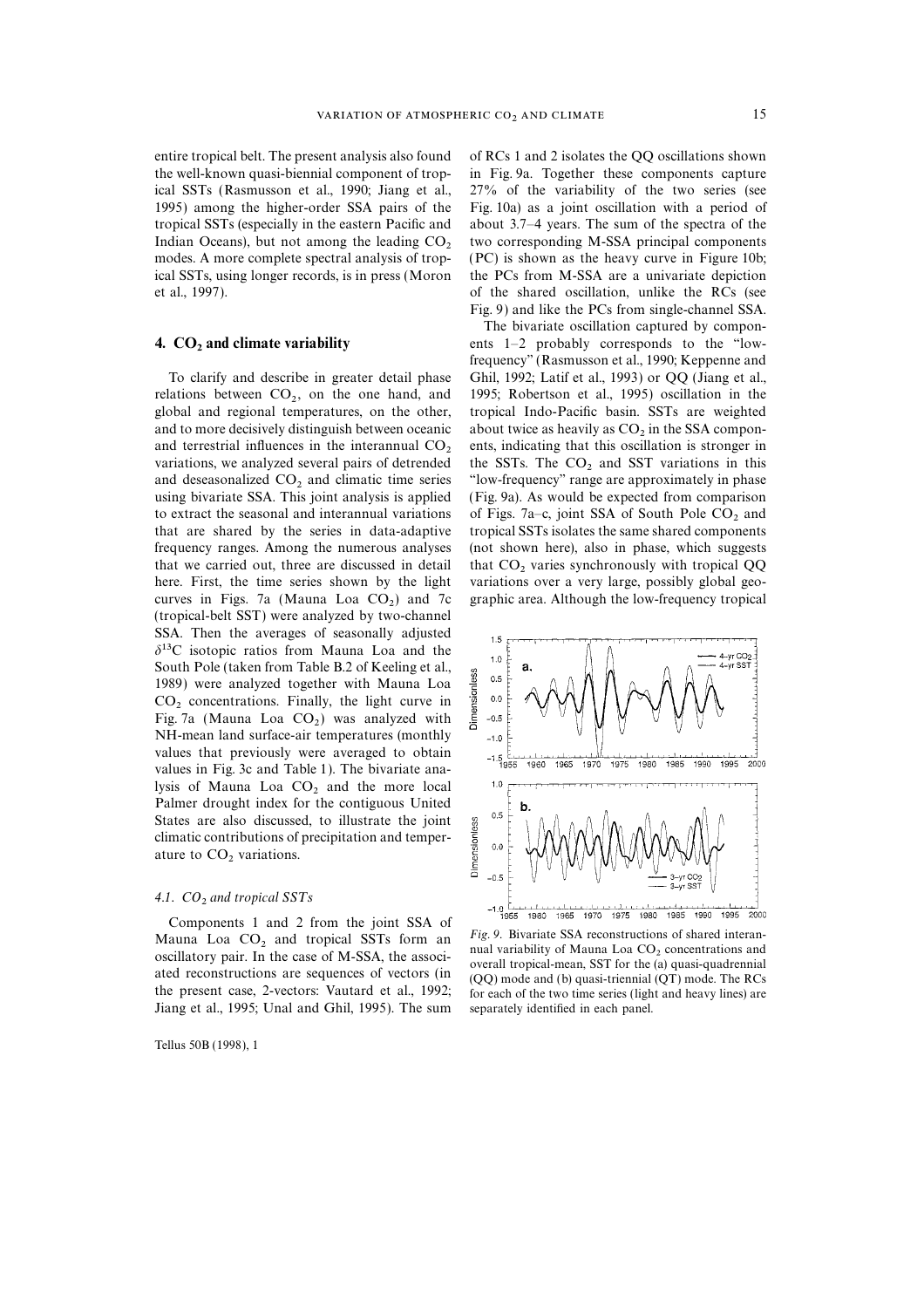

South Pole  $CO_2$  series, it may not be entirely tropical SSTs as well (not shown). The out-of-<br>global as the mode is difficult to identify in at phase relation between these more rapid variations least some  $CO_2$  records elsewhere, including, for of tropical SSTs and  $CO_2$  concentrations probably example, the 1974–88  $CO_2$  series from Point indicates a largely marine influence on (or interexample, the 1974–88  $CO_2$  series from Point indicates a largely marine influence on (or inter-<br>Barrow, Alaska (not shown here). action with)  $CO_2$  concentrations at this time scale.

of the tropical-belt SSTs. This phase relation also of the overall ocean uptake of  $CO<sub>2</sub>$  when upwelling holds for the individual tropical basins. When area-averaged SSTs from each of the tropical area-averaged SSTs from each of the tropical (yielding *higher* atmospheric  $CO_2$  concentrations), basins, in turn, are analyzed by bivariate SSA with and (ii) cooler global tropical SSTs when upwel-Mauna Loa  $CO_2$ , the  $QQ$  spectral peaks in Fig. 8 ling is strong (yielding *lower* SSTs). Together, correspond to in-phase relations (not shown). This these two effects yield a negative correlation Mauna Loa  $CO<sub>2</sub>$ , the QQ spectral peaks in Fig. 8 in-phase relation would not be expected if the between tropical SSTs and  $CO<sub>2</sub>$  in response to reponse was due to tropical marine effects. The upwelling changes. reponse was due to tropical marine effects. The tropical ocean surface waters are cool when upwel- Correlations between the reconstructed tropling is strong; this same upwelling brings  $CO<sub>2</sub>$ -<br>rich water to the surface and increases the rate at which the tropical ocean releases  $CO<sub>2</sub>$  to the retrieve interannual variations between 24 and 72 atmosphere. Increased tropical outgassing tips the months are shown in Figs. 11a and 11b. The balance between tropical and extratropical influ- correlations depict the spatial SST patterns associences in favor of reductions or even reversals of ated with the bivariate SSA modes of  $CO<sub>2</sub>$  and the overall uptake of  $CO<sub>2</sub>$  by the oceans (Keeling tropical SST. The QQ mode correlations (Fig. 11a)

et al., 1989; Ciais et al., 1995). More likely, the in-phase relation corresponds to successive phases of enhanced or diminished terrestrial ecosystem activity in response to warmer or cooler land temperatures (Angell, 1990; Ghil and Vautard, 1991) and, possibly, land precipitation variations driven by the interannual fluctuations of tropical SSTs (as discussed in the Introduction).

Components 3–4 from the same joint SSA of Mauna Loa  $CO<sub>2</sub>$  and tropical-belt SSTs capture 14% of the variance in both series (Fig. 10a) in the form of oscillations with periods of roughly 2.8–3 years (Fig. 10b). These components have a lower frequency than the quasi-biennial modes known from analyses of other tropospheric and oceanic fields in the tropics (Rasmusson et al., 1990; Jiang et al., 1995; Unal and Ghil, 1995) and are more likely related to the secondary, 3-year contribution in the spectrum of the tropical eastern Pacific SSTs (Fig. 8). In this QT component Fig. 10. (a) Bivariate SSA eigenvalue spectrum as per-<br>centage of variance captured by each M-SSA component phase. This out-of-phase relation is also found in of detrended, deseasonalized Mauna Loa CO<sub>2</sub> series and<br>detrended tropical SST anomalies (in Fig. 7c) and (b)<br>maximum-entropy spectra for leading M-SSA PCs of<br>maximum-entropy spectra for leading M-SSA PCs of<br>shown). In the shown). In the Point Barrow  $CO<sub>2</sub>$  series, irregular QT components were also isolated in a joint analysis with the tropical-belt SSTs; in this Point mode is reflected similarly in the Mauna Loa and Barrow mode,  $CO_2$  is out of phase with the South Pole  $CO_2$  series, it may not be entirely tropical SSTs as well (not shown). The out-ofphase relation between these more rapid variations arrow, Alaska (not shown here). action with)  $CO_2$  concentrations at this time scale.<br>The QQ mode of  $CO_2$  concentrations is thus in Associated with the interannual fluctuations of The QQ mode of  $CO_2$  concentrations is thus in Associated with the interannual fluctuations of phase, as far as one can tell, with QQ variations tropical SSTs are (i) a reduction, or even reversal, tropical SSTs are (i) a reduction, or even reversal, of  $CO_2$ -rich ocean waters in the tropics is strong and (ii) cooler global tropical SSTs when upwelthese two effects yield a negative correlation

> ical-belt SST series in Figs. 9a and 9b, respectively, with gridded SSTs that have been filtered to months are shown in Figs. 11a and 11b. The tropical SST. The QQ mode correlations (Fig. 11a)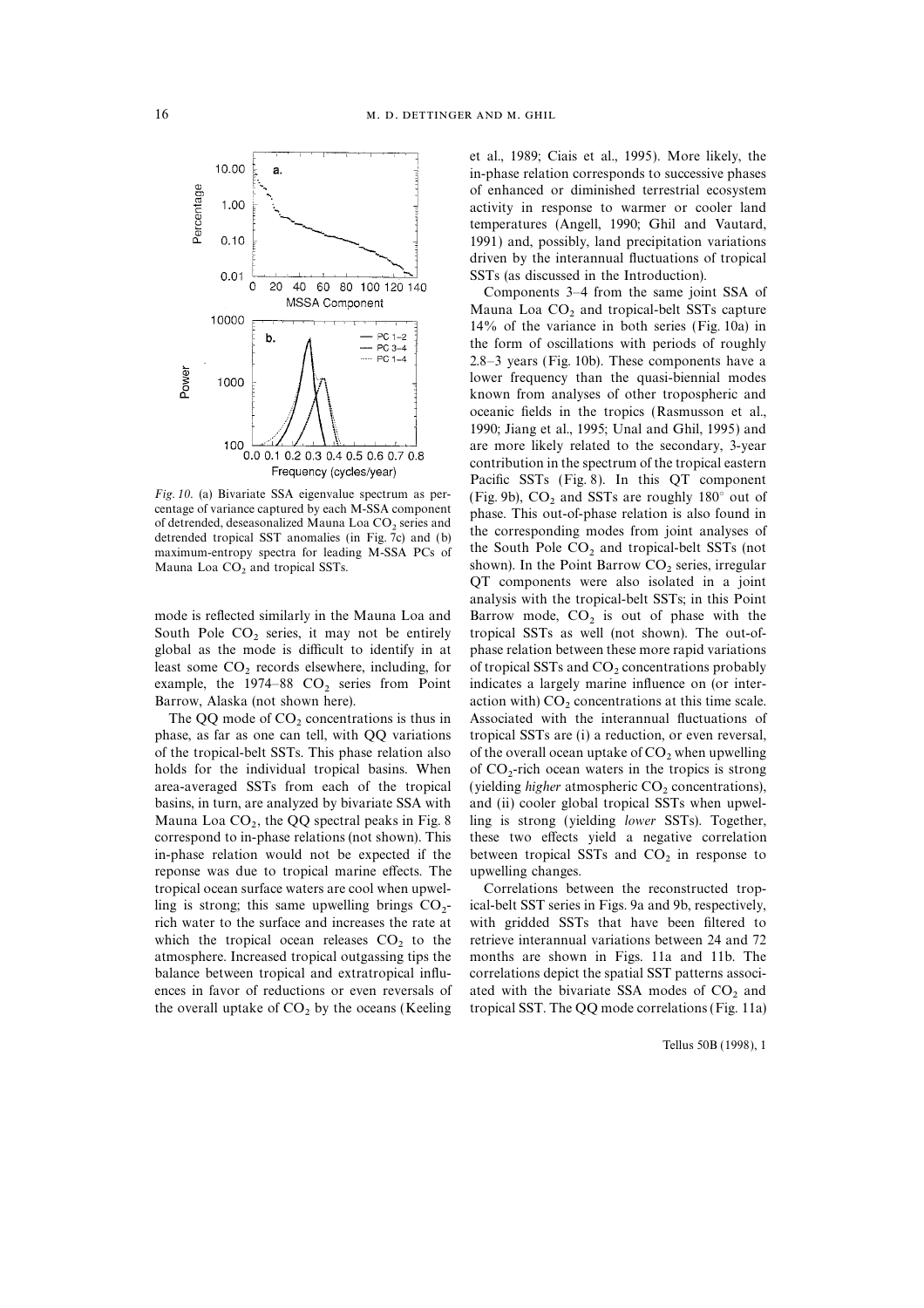



Fig. 11. Correlations between tropical-belt SST modes shared with Mauna Loa CO<sub>2</sub> (Fig. 9), on the one hand, and gridded global SSTs, band-pass filtered with half-power points at 24 and 72 months, on the other; (a) QQ mode (Fig. 9a) and (b) QT mode (Fig. 9b). Contours depict (dimensionless) correlations times 100, where significantly different from zero at the 90% confidence level; dashed where negative.

are strong over most of the Pacific and Indian Pacific, near the Niño-3 region used routinely to Oceans and the tropical Atlantic, with positive monitor El Niño conditions. correlations throughout most of the tropics. Taken together, the QQ and QT components mode is in phase with Mauna Loa  $CO<sub>2</sub>$ , the strong, widespread positive correlations in Fig. 11a the positive QQ variations in  $CO<sub>2</sub>$ . In contrast, the QT mode correlations (Fig. 11b) are strong almost exclusively in the tropical and subtropical ably increased upwelling) in the eastern tropical

Tellus 50B (1998), 1

Recalling that the SST in the QQ bivariate SSA reproduce much of the (variably) lagged relation between SST and  $CO<sub>2</sub>$  noted in the interannual components isolated from independent (univariindicate that near global SST warming underlies ate) SSAs of Mauna Loa  $CO<sub>2</sub>$  and tropical-belt SSTs (Figs. 7a, c, respectively). Summing the RC curves of  $CO<sub>2</sub>$ , on the one hand, and the SST curves, on the other, yields a maximum crosseastern Pacific; elsewhere, the correlations are correlation between the interannual variabilities much weaker. Recall that the QT mode had  $CO<sub>2</sub>$  (QQ and QT) of  $CO<sub>2</sub>$  and SST that equals +0.65 and tropical SST out of phase; therefore, Fig. 11b (i.e., provides a 92% confidence level) when the implies that atmospheric QT-scale  $CO<sub>2</sub>$  increases lag equals 6 months, with SST on average leading accompany mostly decreases in SST (and presum-<br>  $CO<sub>2</sub>$ . This is quite close to the correlation of<br>
ably increased upwelling) in the eastern tropical  $+0.69$  (statistical significance of 94%) at 8 months  $CO<sub>2</sub>$ . This is quite close to the correlation of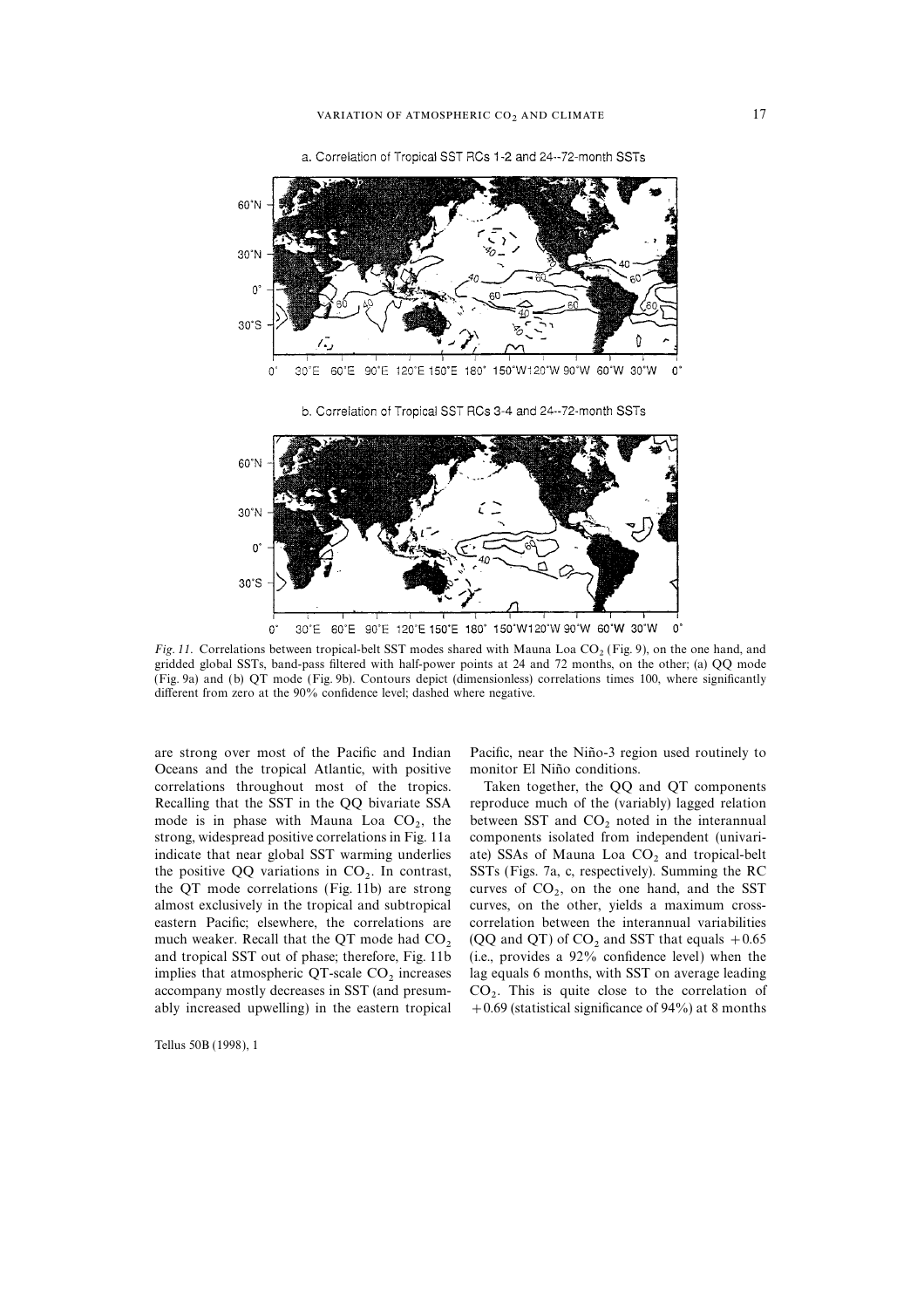lag when the two series were filtered through separate univariate SSAs. As importantly, the variations in lags of the univariate RCs and bivariate RCs are similar over most of the 38 years of  $CO<sub>2</sub>$  record (except near the beginning and end where SSA reconstructions are least constrained).

## 4.2.  $CO<sub>2</sub>$  concentrations and  $\delta^{13}C$  isotopic ratios

versus the out-of-phase QT relation, the detrended and deseasonalized Mauna Loa CO<sub>2</sub> concentra-<br>tion series and a "seasonally adjusted" global  $\delta^{13}$ C series for atmospheric CO<sub>2</sub> were analyzed together components (not shown) are primarily in the 1–2.5 using bivariate SSA. The  $\delta^{13}$ C of CO<sub>2</sub> in the year range, with some lower frequency contaminausing bivariate SSA. The  $\delta^{13}C$  of  $CO_2$  in the year range, with some lower frequency contamina-<br>atmosphere and oceans equilibrate with each other tion. No significant seasonal variation survived in rapidly so that they are almost always near iso-<br>the "seasonally adjusted"  $\delta^{13}C$ , although a  $CO_2$ <br>topic equilibrium on the time scales of interest seasonal component was isolated by the joint here; as a consequence, at a given time,  $CO<sub>2</sub>$  that analysis (not shown).<br>enters the atmosphere from the oceans has almost The out-of-phase enters the atmosphere from the oceans has almost The out-of-phase QQ relation between  $CO_2$  the same isotopic signature as the  $CO_2$  that is and  $\delta^{13}C$  is consistent with a terrestrial origin for the same isotopic signature as the  $CO_2$  that is and  $\delta^{13}C$  is consistent with a terrestrial origin for already in the atmosphere. In contrast,  $\delta^{13}C$  in the QQ variations in  $CO_2$  because terrestrial already in the atmosphere. In contrast,  $\delta^{13}C$  in the QQ variations in CO<sub>2</sub> because terrestrial CO<sub>2</sub> from terrestrial sources (including fossil fuels) sources of CO<sub>2</sub> will tend to depress the  $\delta^{13}C$  even  $CO_2$  from terrestrial sources (including fossil fuels) sources of  $CO_2$  will tend to depress the  $\delta^{13}C$  even is typically about  $-18$  per mil lower (lower as they contribute to elevated CO<sub>2</sub> concentrations. is typically about −18 per mil lower (lower as they contribute to elevated  $CO_2$  concentrations.<br><sup>13</sup>C/<sup>12</sup>C ratio) than the oceanic and atmospheric In contrast, the QT CO<sub>2</sub> mode is not present <sup>13</sup>C/<sup>12</sup>C ratio) than the oceanic and atmospheric In contrast, the QT CO<sub>2</sub> mode is not present reservoirs (Keeling et al., 1989). Using this differ- among the shared CO<sub>2</sub> and  $\delta$ <sup>13</sup>C variations reservoirs (Keeling et al., 1989). Using this differ-<br>ence, measured variations of  $\delta^{13}C$  in the atmo-<br>because this  $CO_2$  mode is dominated by the ence, measured variations of  $\delta^{13}$ C in the atmo- because this CO<sub>2</sub> mode is dominated by the sphere have been used to isolate relative influence of upwelling variations in the eastern contributions of marine and terrestrial  $CO_2$  Pacific "source" area on atmospheric  $CO_2$ , sources (Keeling et al., 1989; Ciais et al., 1995). In does not directly modify atmospheric  $\delta^{13}C$ . sources (Keeling et al., 1989; Ciais et al., 1995). In the present study, the joint analysis of  $CO_2$  and  $\delta^{13}$ C series thus provides a direct line of evidence  $\frac{d}{d}$ . CO<sub>2</sub> and NH continental climate for understanding the differences between QQ and  $\frac{d}{d}$ . CO<sub>2</sub> and NH continental climate

The "global"  $\delta^{13}$ C series used in the bivariate SSA with Mauna Loa CO<sub>2</sub> was obtained by SSA with Mauna Loa  $CO_2$  was obtained by with the QQ mode likely to have mostly terrestrial averaging the seasonally adjusted  $\delta^{13}C$  at Mauna origins. To investigate these QQ origins further, Loa and the South Pole (averaging performed by various NH and continental climate series were Keeling et al., 1989, table B.2). A shared QQ mode compared, using joint SSA, to the Mauna Loa was isolated by using a window length of  $50$  CO<sub>2</sub> series. Results were mixed, however, because months (to accommodate the short length of the continental series tended to exhibit a somewhat  $\delta$ <sup>13</sup>C record); this mode captures 29% of variance different mix of frequencies than either the Mauna (Fig. 12). No distinct QT variation was found  $\text{Loa CO}_2$  or tropical SST series.



To better understand the contrast between the Fig. 12. Bivariate SSA reconstruction of the leading in-phase QQ relation of tropical SSTs and CO<sub>2</sub> Loa CO<sub>3</sub> and the average of seasonally adjusted  $\delta^{13}C$ Loa CO<sub>2</sub> and the average of seasonally adjusted  $\delta^{13}$ C series from Mauna Loa and the South Pole.

among the leading SSA components: remaining tion. No significant seasonal variation survived in

influence of upwelling variations in the eastern Pacific "source" area on atmospheric  $CO<sub>2</sub>$ , which

QT variations in CO<sub>2</sub> concentrations. Interannual  $\delta^{13}$ C variations thus indicate<br>The "global"  $\delta^{13}$ C series used in the bivariate differing CO<sub>2</sub> sources for the QQ and QT modes, origins. To investigate these QQ origins further, continental series tended to exhibit a somewhat

Fig. 13. (a) Maximum-entropy spectrum of leading PCs from bivariate SSA detrended, deseasonalized Mauna Loa CO<sub>2</sub> series (Fig. 1c) and NH mean land surface-air temperature anomalies (Fig. 3c). (b) Reconstructions of leading components from the bivariate SSA of CO<sub>2</sub> and NH land temperatures for interannual (OO and OT) time scales. (c)  $CO<sub>2</sub>$  and NH land-temperature anomalies, separately band-pass filtered (Kaylor, 1977) with half-power points at 11 and 13 months. (d) Reconstruction of leading components from bivariate SSA of Mauna Loa CO<sub>2</sub> and the area-weighted average of Palmer hydrologic drought indices for United States climate divisions.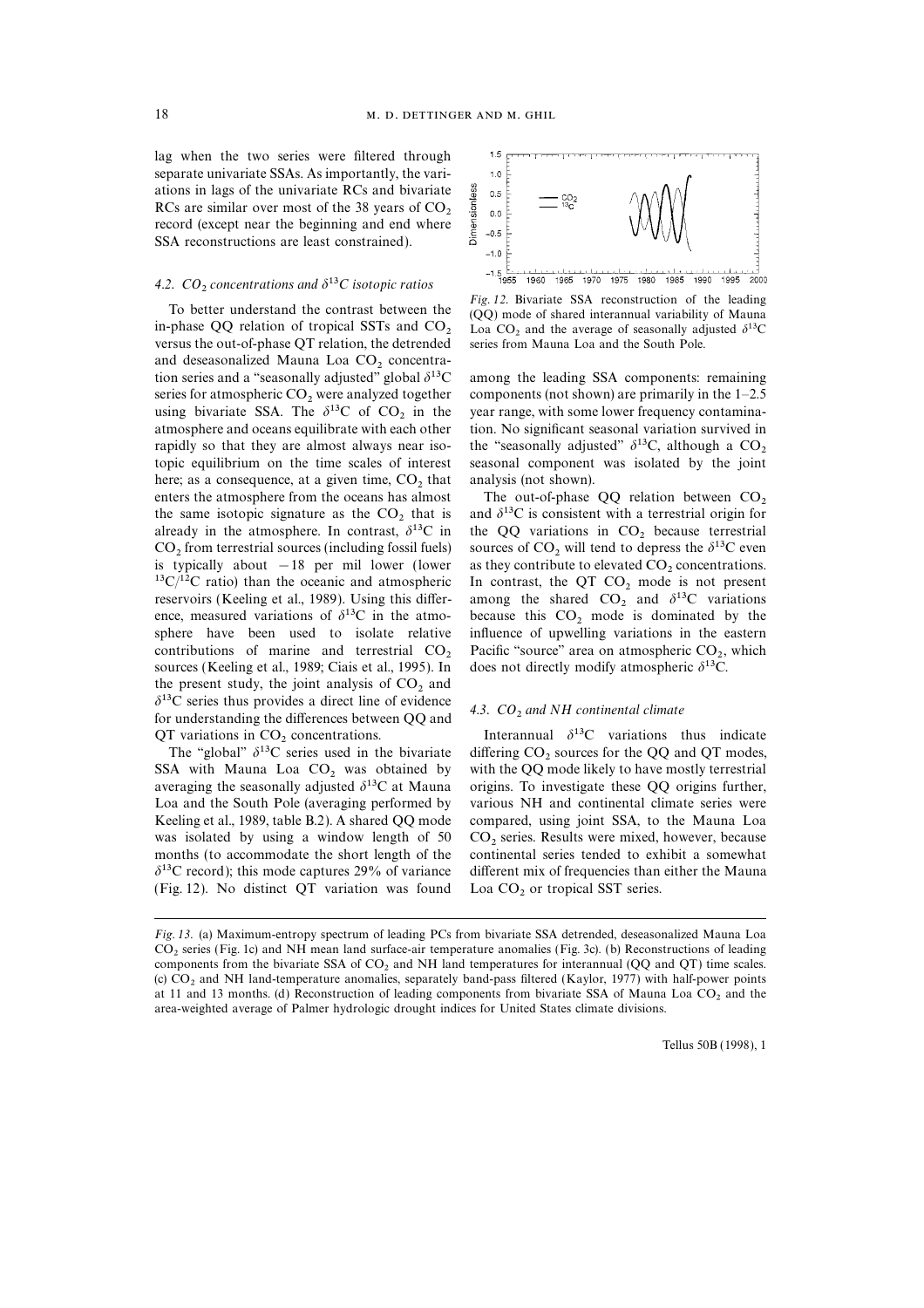

Fig. 13.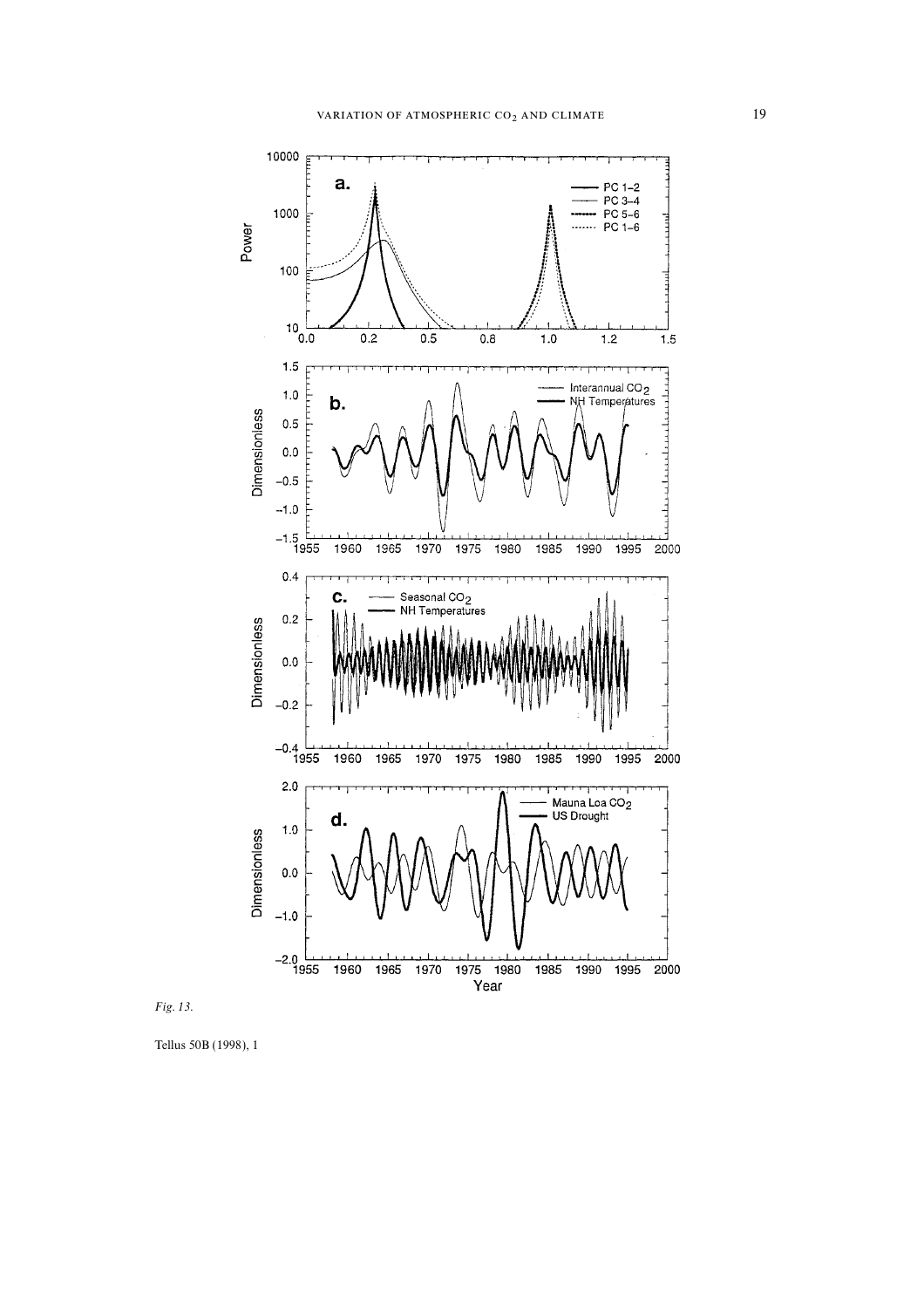The first two components from a bivariate SSA Kuo et al. (1990) demonstrated significant coherof Mauna Loa  $CO_2$  and NH-mean land surface-<br>air temperature anomalies capture 15% of the ature anomalies in a narrow band centered on the joint variance and are close to the QQ period annual cycle by using multitaper methods; their (Fig. 13a). The somewhat lower frequency complex demodulation of 1880–1988 NH temper- (4.5-year period) is probably due to the pair's atures, between 0.9 and 1.1  $yr^{-1}$ , included longcapturing additional, slightly lower frequencies in term variations of the NH seasonal cycle of temthe NH land-temperature series (Ghil and peratures roughly similar to Fig. 3a. The coherent, Vautard, 1991; Plaut et al., 1995). Components 3 fairly consistent in-phase relation between  $CO_2$  and 4 from the joint analysis capture weak interan- and NH-land temperatures probably follows from nual variations with the 3-year period and contrib-<br>increases (decreases) in release of  $CO_2$  by respira-<br>ute 8.5% of variance. The 3-year peak in this in during winter that are warmer (colder) than analysis (Fig. 13a) is notably weaker than the normal. Photosynthesis (which also might increase corresponding peak in the joint analysis of tropical during warmer-than-normal summers and which

components (i.e., both the QQ and QT modes) of and moisture availability (Goulden et al., 1996). this bivariate SSA are summed in Fig. 13b for The additional ''bulge'' in the amplitude envel- $CO<sub>2</sub>$  and NH-land temperatures separately. The ope of Fig. 13c that occurs around 1970 (relative resulting partial reconstructions of  $CO<sub>2</sub>$  and land to the envelope of Fig. 3a) arises because the series resulting partial reconstructions of  $CO<sub>2</sub>$  and land to the envelope of Fig. 3a) arises because the series temperatures are in phase. This provides an indica-<br>analyzed for Fig. 13c have both had their trends tion that NH-land temperatures respond to and mean seasonal cycles subtracted prior to change in tropical SSTs more or less with the analysis (as in Fig. 1a), whereas the series analyzed same sign, regardless of whether the signal comes in Fig. 3a had only been detrended. Thus, in from the upwelling zone of the eastern Pacific or Fig. 13c, from about 1965 until about 1975, seafrom the rest of the tropical oceans. The relative sonal variations were smaller than the long-term weakness of the QT signal suggests that the dis-<br>seasonal cycle and appear as substantial "negative tinctive 3-year SST mode in the eastern tropical amplitudes'' when subtracted from that long-term Pacific has little direct effect on NH land temper- seasonal cycle. The similarity of the changes in atures (Namias and Cayan, 1984), whereas the seasonal CO<sub>2</sub> cycle and seasonal land-temperature OQ mode of the entire tropical belt does have a cycle is striking (especially so in the M-SSA recontruly global reach. structions) and suggests that, on seasonal time

ity of Mauna Loa  $CO_2$  and NH land surface-air the observed changes in the seasonal  $CO_2$  cycle, temperatures in the form of shared changes in the at least at Mauna Loa. Bivariate SSA of the NH respective seasonal cycles, as discussed in land-and-ocean mean temperature series (not Section 3.2. These components (not shown) appear shown) does not yield seasonal variations that to be significant as a distinct pair in a scree plot parallel so closely those found in the univariate of SSA eigenvalues and emerge from the bivariate SSA with closely shared phases and amplitudes. As noted for Fig. 5, the large land masses of the not well separated from the 3-year signal. NH have experienced changes in the seasonal A joint SSA of Mauna Loa  $CO<sub>2</sub>$  concentrations cycle of temperatures that are temporally similar and the average of United States divisional Palmer to, and mostly in phase with, those of the Mauna hydrologic drought indices was carried out to Loa  $CO_2$  variation (see also Fig. 3). Using a investigate the contributions to atmospheric  $CO_2$  simpler approach, even NH land-mean temper- of precipitation variability over a representative ature and Mauna Loa  $CO_2$  series that have been NH land area. The Palmer hydrologic drought separately band-pass filtered between 11 and 13 index is essentially a surface balance of moisture months (Fig. 13c) maintain similar amplitude fluxes, based on measured precipitation and estimenvelopes and, with the notable exception of the ated evaporation; the latter estimate uses observed

ature anomalies in a narrow band centered on the tion during winter that are warmer (colder) than SSTs and  $CO_2$  (Fig. 10b). would sequester  $CO_2$  in the short term) appears<br>Reconstructions of each of the four leading to be a more complex function of temperatures to be a more complex function of temperatures

analyzed for Fig. 13c have both had their trends cycle is striking (especially so in the M-SSA recon-Components 5 and 6 capture 7% of the variabil- scales, continental climate variations may underlie at least at Mauna Loa. Bivariate SSA of the NH SSA of  $CO<sub>2</sub>$ ; instead, we find a shared annual mode that is only intermittently active and that is

and the average of United States divisional Palmer index is essentially a surface balance of moisture early 1980s, remain nearly in phase. Previously, antecedent precipitation and current temperatures.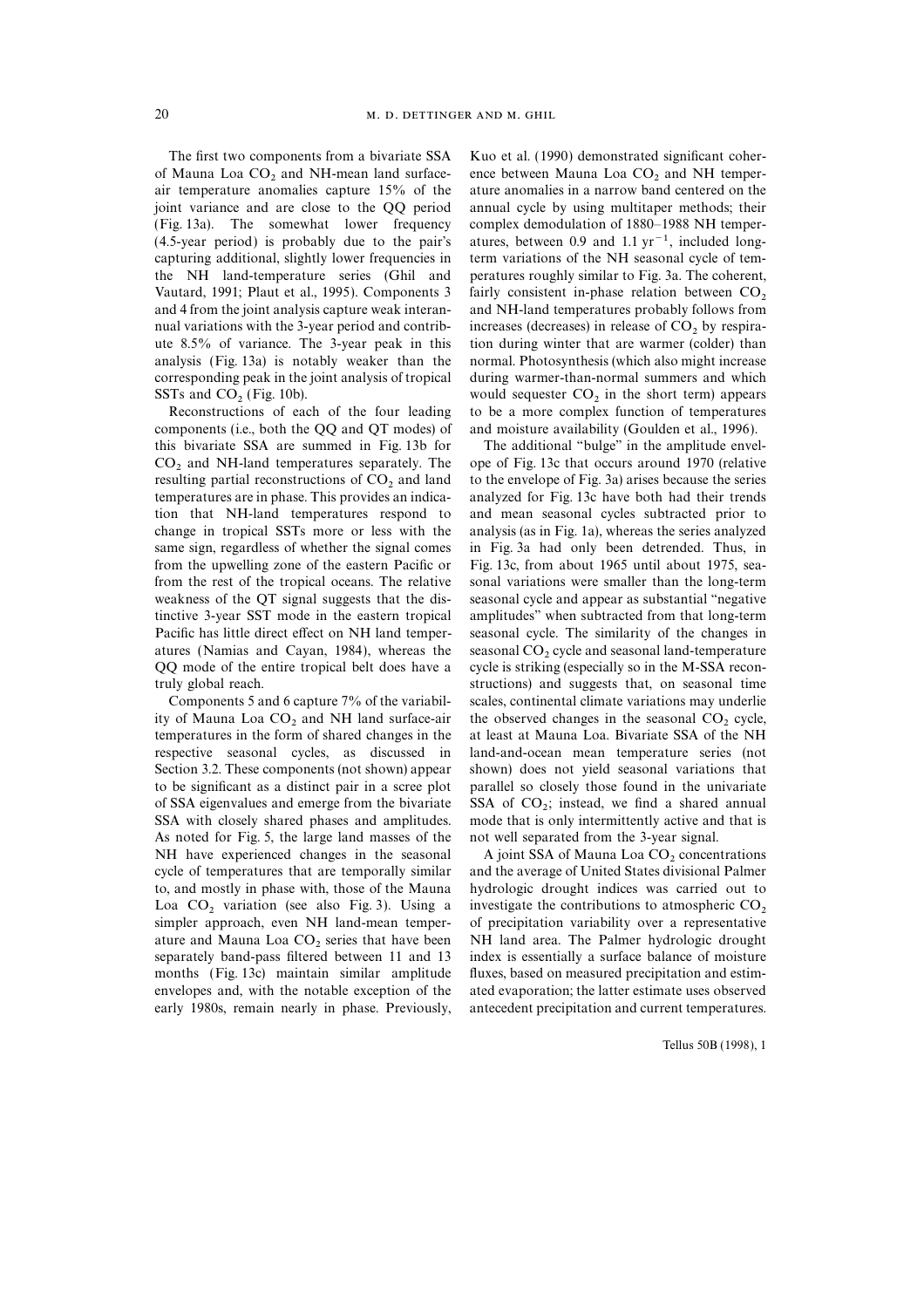When the drought index is positive, wet soil-<br>South Pole that appear to be consonant with

QQ-like variations of  $CO_2$  and Palmer drought The QQ mode isolated by using joint SSA of  $CO_2$  indices, but not QT variations, emerged from the and tropical SSTs has  $CO_2$  variations that are joint analysis. The leading prise a mix of frequencies, with dominant periods (Fig. 9a). The QQ modes are associated with global of 3.6–4.1 years. The sum of these four components temperature variations (Figs. 8 and 11a) and their (Fig. 13d) does not display a consistent phase  $CO_2$  expression is probably a response to terrestrial relation between  $CO_2$  and the drought index, each ecosystem changes associated with temperature relation between  $CO_2$  and the drought index, each ecosystem changes associated with temperature of which can lead or lag the other. This variable variations on global scales. In particular, as temperphasing of  $CO_2$  and drought indices may reflect atures increase, respiration increases in terrestrial the complexity of the time lags and interactions ecosystems and the balance between the  $CO_2$ the complexity of the time lags and interactions ecosystems and the balance between the  $CO<sub>2</sub>$  between precipitation and temperature anomalies sources and sinks is shifted temporarily towards the that form the indices. Although soil-moisture con- sources (see Section 1). If the temperature increases ditions presumably play an important role in  $CO<sub>2</sub>$  are large enough and widespread enough, regional variability, that role apparently is not as simple and global  $CO<sub>2</sub>$  concentrations increase. variability, that role apparently is not as simple and global  $CO<sub>2</sub>$  concentrations increase.<br>and amenable to isolation by a linear analysis Bivariate SSAs of  $CO<sub>2</sub>$  and various tropical and amenable to isolation by a linear analysis such as SSA as are the temperature  $CO<sub>2</sub>$  relations. such as SSA as are the temperature- $CO_2$  relations. climate indices (including tropical-belt sea-surface No notable variation of the seasonal cycle was temperatures (SSTs)) also isolates a shared QT

spectrum analysis (SSA) to isolate seasonal and interannual variations of atmospheric  $CO<sub>2</sub>$  concentrations at Mauna Loa Observatory and the South Pole (Figs. 1, 2); bivariate SSA analyses were used to relate these variations to various climate indices, La Niña episodes. These changes in tropical ocean global and regional. The univariate analyses illus- upwelling are evidently large enough to be felt trate long-term changes in the amplitude of the nearly globally in  $CO_2$  levels, whereas the SST seasonal  $CO_2$  cycle that are regional in nature and and climate effects are much more regional. seasonal  $CO_2$  cycle that are regional in nature and and climate effects are much more regional.<br>
2 that, at least at Mauna Loa, follow the low-frequency Joint SSA of Mauna Loa  $CO_2$  with a seasonally that, at least at Mauna Loa, follow the low-frequency course of hemispheric mean air temperatures (Fig. 3), as well as the changes in temperature components that are out of phase with each other seasonality over Northern Hemisphere (NH) land (Fig. 12). No variations with a distinct 3-year masses (Figs. 5, 13c). Changes in the phase of the period were found. These amplitudes and phase seasonal  $CO_2$  cycle at the South Pole are larger relations support the hypothesis that QT vari-<br>than those at Mauna Loa and mirror hemispheric ations of  $CO_2$  at Mauna Loa and the South Pole than those at Mauna Loa and mirror hemispheric ations of  $CO<sub>2</sub>$  at Mauna Loa and the South Pole and global temperature trends (Fig. 4). Recent are dominated by marine influences on atmochanges in the seasonal cycle of  $CO_2$  variation at spheric  $CO_2$  concentrations, presumably following both locations include a hastening of the onset of the relatively localized upwelling variations in the winter and summer  $CO_2$  sources and sinks, for each eastern tropical Pacific. Although upwelling vari-<br>hemisphere separately (Figs. 1b, 2b), and a general ations undoubtedly contribute to the QQ variincrease in amplitude of the seasonal  $CO<sub>2</sub>$  cycle in both locations

variations at both Mauna Loa (Fig.  $6$ ) and the

Tellus 50B (1998), 1

moisture conditions predominate and terrestrial tropical processes (Fig. 7). These interannual variecosystems are expected to flourish; when it is ations can be further decomposed into two modes, negative, dry conditions prevail.  $quasi-quadrential (QQ)$  and quasi-triennial (QT). stronger and in phase with the corresponding SSTs variations on global scales. In particular, as tempersources and sinks is shifted temporarily towards the

temperatures (SSTs)) also isolates a shared QT found in the drought index series.  $\qquad \qquad \text{mode}$  in which  $CO<sub>2</sub>$  and SST participation are 180° out-of-phase (Fig. 9b). This mode appears to derive from the roughly 3-year fluctuations of SST 5. Summary and conclusions in the eastern Tropical Pacific (Figs. 8 and 11b). A simple explanation for this out-of-phase relation The present study has used univariate singular- might be that anomalously weak upwelling of cool,  $CO_2$ -rich ocean water in the eastern tropical Pacific reduces  $CO<sub>2</sub>$  outgassing there, decreases atmospheric  $CO<sub>2</sub>$ , and increases tropical SST during El Niño events; the opposite occurs during

adjusted atmospheric  $\delta^{13}$ C series yields strong QQ are dominated by marine influences on atmothe relatively localized upwelling variations in the ations undoubtedly contribute to the QQ variations in  $CO<sub>2</sub>$ , the latter are dominated by the effects of the near-global QQ temperature vari-Univariate SSA also isolates interannual  $CO<sub>2</sub>$  ations on terrestrial climate, ecosystems response riations at both Mauna Loa (Fig. 6) and the and, through them, CO, concentrations.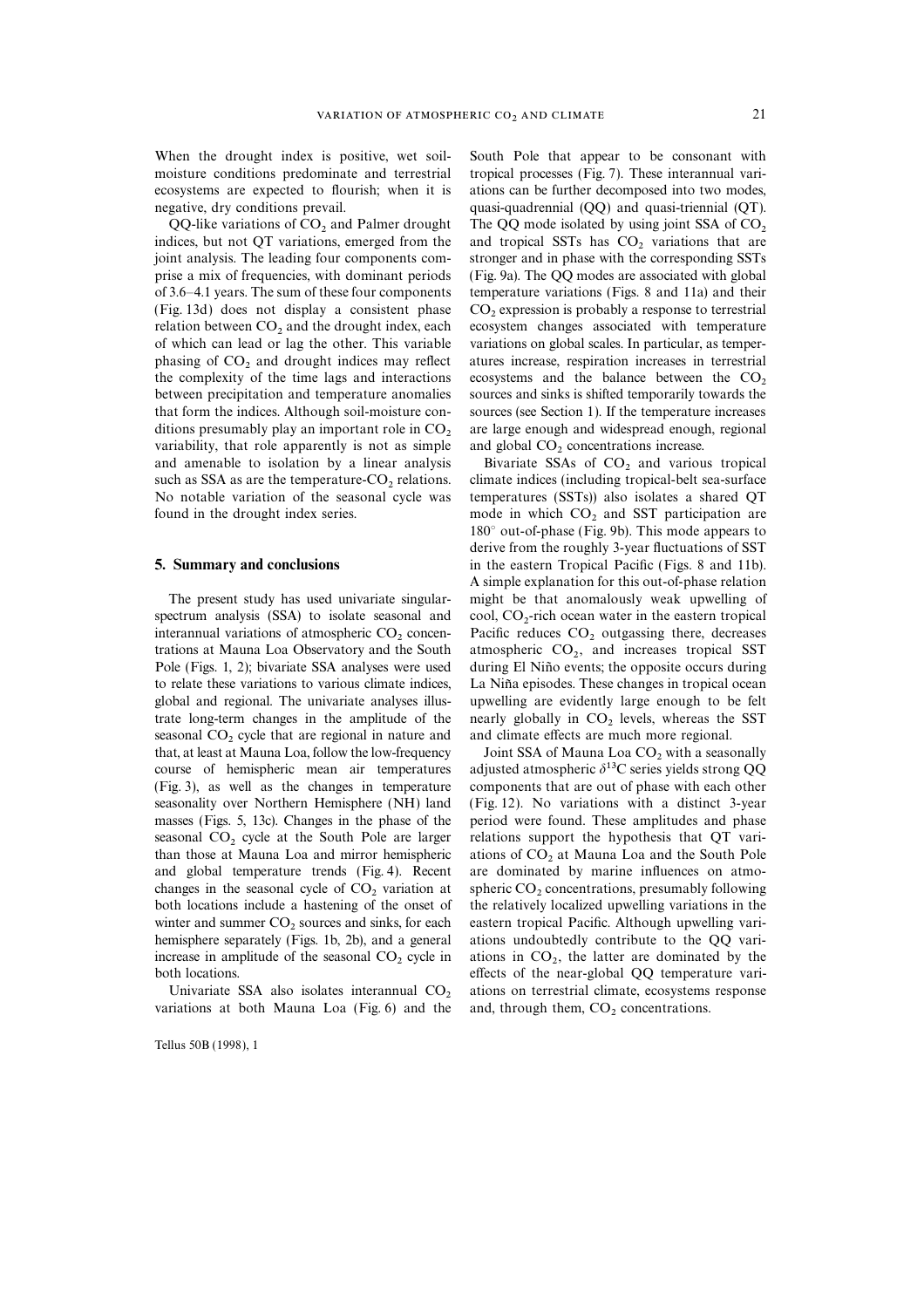$QT$  periods. CO<sub>2</sub> and continental NH temperature atmospheric CO<sub>2</sub> concentrations and is presum-<br>variations appear to be generally in phase in all ably present also in the QQ mode. The QQ three narrow frequency bands considered (Figs. climate mode, however, involves temperature and 13b, c). The interannual variations in continental precipitation variations over much broader areas

Analysis of Palmer drought indices — as surrogates for soil moisture and hence ecosystem vigor in the United States revealed only QQ-like modes 6. Acknowledgements in common with  $CO<sub>2</sub>$ . Presumably, the climatic  $\epsilon$  factor of the OO transical and algebra accomplimate effects of the QQ tropical and global ocean climate This work benefited greatly from access to the mode on North American climate and ecosystems U. S. Department of Energy's (DOE's) Carbon are considerably stronger than the effects of the Dioxide Information Analysis Center's various more localized QT, eastern tropical Pacific mode. data archives, from climatic time series provided The QQ drought-index variations shared with by D. R. Cayan at the Scripps Institution of  $CO<sub>2</sub>$  do not exhibit a consistent phase relation Oceanography (SIO) and J. Eischeid of NOAA's between the two time series. Indeed, correlations Climate Data Center, and from isotopic time series between temperatures, precipitation, tropical cli- provided by P. Tans and M. Trolier of NOAA's mate indices, and drought indices across the Climate Monitoring and Diagnostics Laboratory. United States (not shown) revealed a complex Our ongoing interactions with the SSA Group interleaving of regional temperature and precipita- and Toolkit makers greatly facilitated our analysis tion influences that determine the drought indices of all these time series. Comments from and discusfor specific seasons on interannual time scales. sions with D. R. Cayan, with V. Moron from the

has helped isolate and reconstruct annual, QT, C. Penland, M. Hoerling, and Klaus Weickmann and  $QQ$  modes of  $CO_2$  variability at Mauna Loa of the NOAA Climate Diagnostics Center contrib-<br>and the South Pole. The interannual  $CO_2$  vari- uted also. E. Bainto at SIO's Climate Research and the South Pole. The interannual  $CO<sub>2</sub>$  variations are strongly linked with variations of tropical SSTs: ocean upwelling in the eastern tropical was supported by the U. S. Geological Survey's Pacific dominates the QT mode, and global cli- Global Change Hydrology Program. MG's mate and biosphere responses to tropical-belt SST research was supported at UCLA by NSF grant variations dominate the QQ mode. A substantial ATM95–23787, and at the Ecole Normale effect of NH terrestrial climate on  $CO_2$  concentra-<br>tions has also been identified by the bivariate SSA Académie des Sciences, Paris. This is publication and by simple correlation analyses with atmo- no. 4893 of UCLA's Institute of Geophysics and spheric  ${}^{13}C/{}^{12}C$  isotopic ratios, continental NH Planetary Physics.

Joint SSA of Mauna Loa  $CO_2$  with NH-land surface-air temperatures, and North American mean air temperature anomalies isolated shared drought indices. Marine-upwelling variability drought indices. Marine-upwelling variability variations with annual, QQ, and much weaker appears to directly influence the QT mode of ably present also in the QQ mode. The QQ temperature seasonality shared with Mauna Loa that include the large NH land masses. The  $CO<sub>2</sub>$  are similar and in phase, to a remarkable responses of terrestrial ecosystems to these farflung extent (Fig. 13c). The results of bivariate SSA also  $O$  Colimate variations dominate over  $OO$  upwel-QQ climate variations dominate over QQ upwelsuggest a northern continental source for the  $CO<sub>2</sub>$  ling effects in the interannual  $CO<sub>2</sub>$  variations at both Mauna Loa and the South Pole. both Mauna Loa and the South Pole.

Climate Data Center, and from isotopic time series. To summarize, univariate and bivariate SSA Universite´ de Bourgogne, Dijon, and with Division provided graphical support. MD's work Académie des Sciences, Paris. This is publication

### **REFERENCES**

- Allen, M. R. 1992. Interactions between the atmosphere perature after adjustment for the El Niño influence, and oceans on time scales of weeks to years. PhD thesis, 1958–89. Geophys. Res. Lett. 17, 1093–1096.<br>St. John's College, Oxford, 203 p. Bacastow, R. B., Keeling, C. D. and Whorf, T
- ored noise. J. Clim. 9, 3373–3404.<br>Angell, J. K. 1990. Variation in global tropospheric tem-
- 

- Bacastow, R. B., Keeling, C. D. and Whorf, T. P. 1985. Allen, M. R., and Smith, L. A. 1996. Monte Carlo SSA: Seasonal amplitude increase in atmospheric  $CO_2$  con-<br>Detecting irregular oscillations in the presence of col-<br>centration at Mauna Loa, Hawaii, 1959–82. J. Geocentration at Mauna Loa, Hawaii, 1959–82. J. Geo-<br>phys. Res. 90, 10529–10540.
	- Broomhead, D. S. and King, G. 1986. Extracting qualit-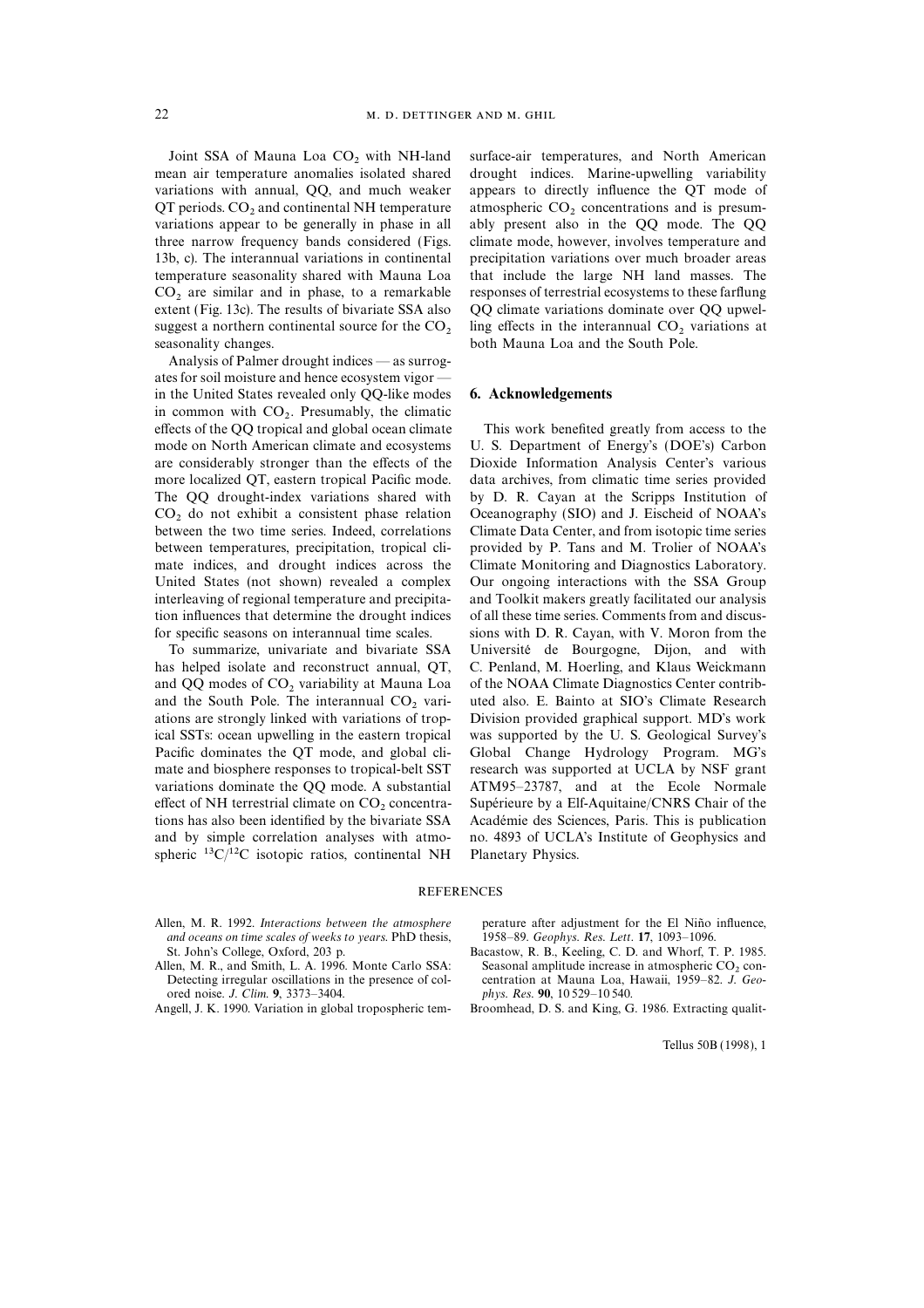ative dynamics from experimental data. Physica D ations: 1851–1984. J. Climate Appl. Meteorol. 25, 20, 217–236.<br>hang, P., Wang, B. and Link, J. 1994. Interactions Jones, P. D., Wigley, T. M. L. and Wright, P. B. 1986c.

- Chang, P., Wang, B. and Link, J. 1994. Interactions tion–Frequency entrainment and chaos in a coupled Nature 322, 430–434.<br>
ocean-atmosphere model *Geophys Res Lett* 21 Karl, T. R., Jones, P. D. and Knight, R. W. 1996. Testing ocean-atmosphere model. Geophys. Res. Lett. 21,
- Ciais, P., Tans, P. P., Trolier, M., White, J. W. C. and Kaylor, R. E. 1977. Filtering and decimation of digital<br>Francey, R. J. 1995. A large Northern Hemisphere time series. Univ. of Maryland, Dept. of Meterology terrestrial  $CO_2$  sink indicated by <sup>13</sup>C/<sup>12</sup>C ratio of Tech. Note BN850 (Engineering and Physical Science 269 1098–1102 Library, Univ. of Maryland), 14 p. atmospheric  $CO_2$ . Science 269, 1098–1102. Library, Univ. of Maryland), 14 p.<br>1-library, Univ. of Maryland), 14 p.
- 
- 1994. Evidence for interannual variability of the Information Analysis Center, Oak Ridge National<br>carbon cycle from the National Oceanic and Atmo-<br>spheric Administration/Climate Monitoring and Dia-<br>gnostics Laboratory glob
- Interannual and interdecadal variability of United **28**, 538–551.<br>
States surface-air temperatures, 1910–1987. Climatic Keeling, C. D., Bacastow, R. B. and Whorf, T. P. 1982.
- 
- 
- 
- 
- 
- Decadal climate variability: Dynamics and predictability<br>
(D. Anderson Willebrand, eds.). Elsevier, pp. 445–482<br>
Goulden, M. L., Munger, J. W., Fan, S. M., Daube, B. C.,<br>
and Wofsy, S. C. 1996. Exchange of carbon dioxide b
- 
- equatorial Pacific. Clim. Dyn. 12,  $101-112$ . transport model. Tellus 47B,  $471-489$ .<br>Jin, F. F., Neelin, J. D. and Ghil, M. 1994. El Niño on Kuo, C. Lindberg. C. and Thomson. D. n, F. F., Neelin, J. D. and Ghil, M. 1994. El Niño on Kuo, C., Lindberg, C. and Thomson, D. J. 1990. Coher-<br>the Devil's staircase: Annual subharmonic steps to ence established between atmospheric carbon dioxide chaos. Science 264, 70–72.<br>Jones, P. D., Raper, S. C. B., Bradley, R. S., Diaz, H. F., Lambert. G., Monfray, P., Ardouin, B., Bonsa
- Jones, P. D., Raper, S. C. B., Bradley, R. S., Diaz, H. F., Lambert, G., Monfray, P., Ardouin, B., Bonsang, G., Hemisphere surface air temperature variations: 1851–1984. J. Climate Appl. Meteorol. 25, 161–79.
- Southern Hemisphere surface air temperature vari- Southern Oscillation phenomenon in a coupled ocean-

- between the seasonal cycle and the Southern Oscilla-<br>tion-Frequency entrainment and chaos in a coupled *Nature* 322, 430–434.
- 2817–2820.<br>
<sup>2817–2820</sup>. for bias in the climate record. Science 271, 1879–1880.<br>
<sup>2817</sup>–2820. For P. P. Trolier. M. White. J. W. C. and Kaylor, R. E. 1977. *Filtering and decimation of digital*
- Francey, R. J. 1995. A large Northern Hemisphere *time series*. Univ. of Maryland, Dept. of Meterology terrestrial CO, sink indicated by <sup>13</sup>C/<sup>12</sup>C ratio of Tech. Note BN850 (Engineering and Physical Sciences
- Colebrook, J. M. 1978. Continuous plankton records–<br>
Zooplankton and environment, northeast Atlantic and records from sites in the SIO air sampling network. records from sites in the SIO air sampling network.<br>In: Trends '93: A compendium of data on global change North Sea, 1948–1975. Oceanol. Acta 1, 9–23. In: Trends '93: A compendium of data on global change onway T. I. Tans P. P. Waterman, L. S. Thoning (eds. T. A. Boden, Kaiser, D. P., Sepanski, R. J. and Conway, T. J., Tans, P. P., Waterman, L. S., Thoning, (eds. T. A. Boden, Kaiser, D. P., Sepanski, R. J. and K. W. Kitzis, D. R. Masarie, K. A. and Zhang, N. Stoss, F. W.). ORNL/CDIAC-65. Carbon Dioxide K. W., Kitzis, D. R., Masarie, K. A. and Zhang, N. Stoss, F. W.). ORNL/CDIAC-65. Carbon Dioxide<br>1994 Evidence for interannual variability of the Information Analysis Center, Oak Ridge National
- J. Geophys. Res. 99, 22831–22855. and Chin, J. F. S. 1976. Atmospheric carbon dioxide<br>Dettinger, M. D., Ghil, M. and Keppenne, C. L. 1995a. variations at Mauna Loa observatory, Hawaii. Tellus
	-
- Change 31, 35–66.<br>
Detinger, M. D., Ghil, M., Strong, C. M., Weibel, W.<br>
2011 and Yiou, P. 1995b. Software expedites singular-<br>
and Yiou, P. 1995b. Software expedites singular-<br>
and Yiou, P. 1995b. Software expedites sing
	-
	-
	-
- variability. Science 271, 1576–1578. Knorr, W. and Heimann, M. 1995. Impact of drought<br>Jiang, N., Neelin, D. and Ghil, M. 1995. Quasi-<br>stress and other factors on seasonal land biosphere ang, N., Neelin, D. and Ghil, M. 1995. Quasi- stress and other factors on seasonal land biosphere quadrennial and quasi-biennial variability in the  $CO2$  exchange studied through an atmospheric tracer quadrennial and quasi-biennial variability in the  $CO2$  exchange studied through an atmospheric tracer<br>equatorial Pacific. Clim. Dyn. 12, 101–112.<br>ransport model Tellus **47B** 471–489
	- ence established between atmospheric carbon dioxide
	- Kelly, P. M. and Wigley, T. M. L. 1986a. Northern Gaudry, A., Kazan, V. and Polian, G. 1995. Year-toyear changes in atmospheric CO<sub>2</sub>. Tellus 47B, 53–55.
- 1851–1984. J. Climate Appl. Meteorol. 25, 161–79. Latif, M., Sterl, A., Maier-Reimer, E. and Junge, M. M. Jones, P. D., Raper, S. C. B. and Wigley, T. M. L. 1986b. 1993. Structure and predictability of the El Niño/ 1993. Structure and predictability of the El Niño/